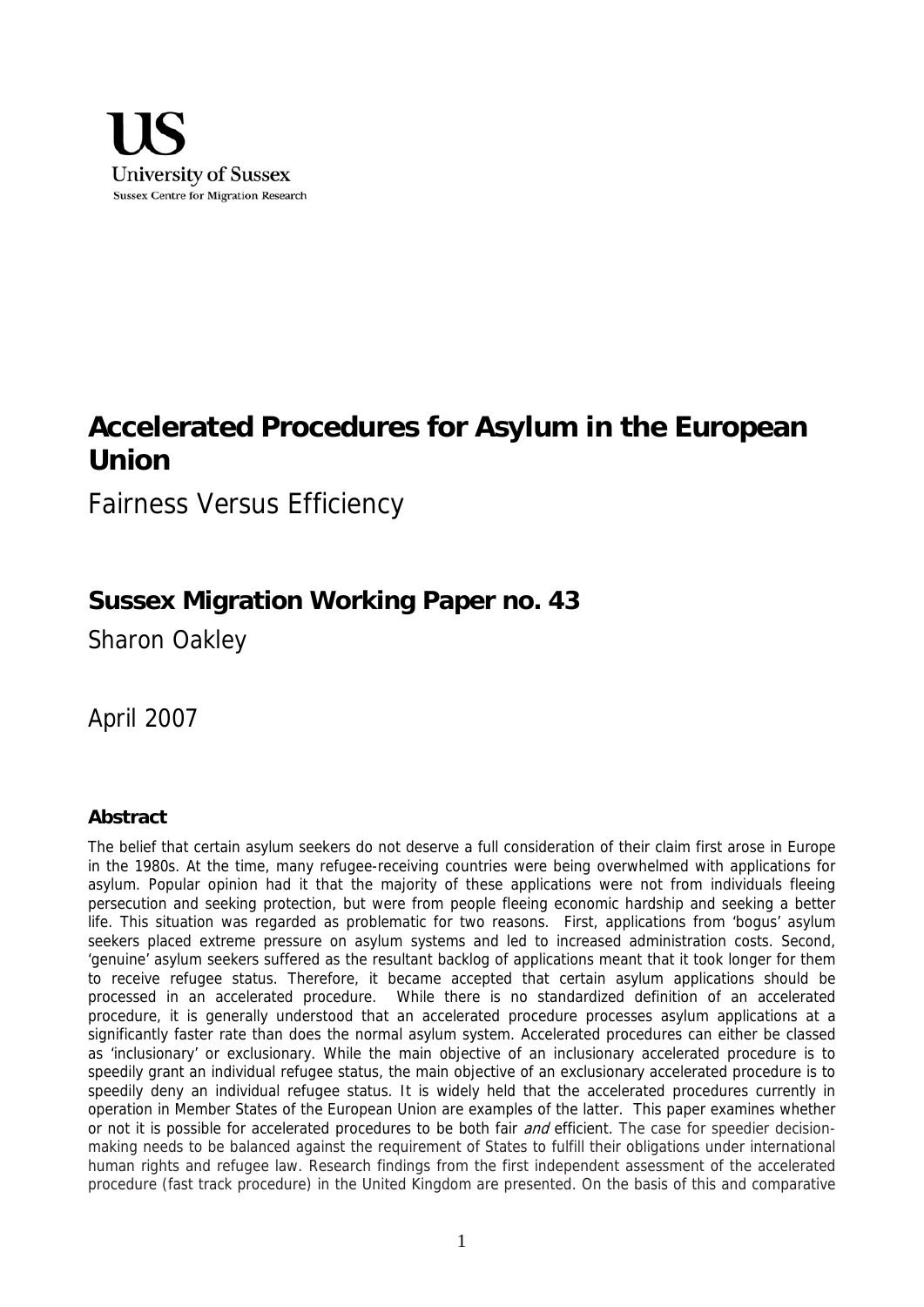secondary data the paper suggests that some States may be in danger of violating the principle of nonrefoulement and returning refugees to places where their lives or freedoms could be threatened.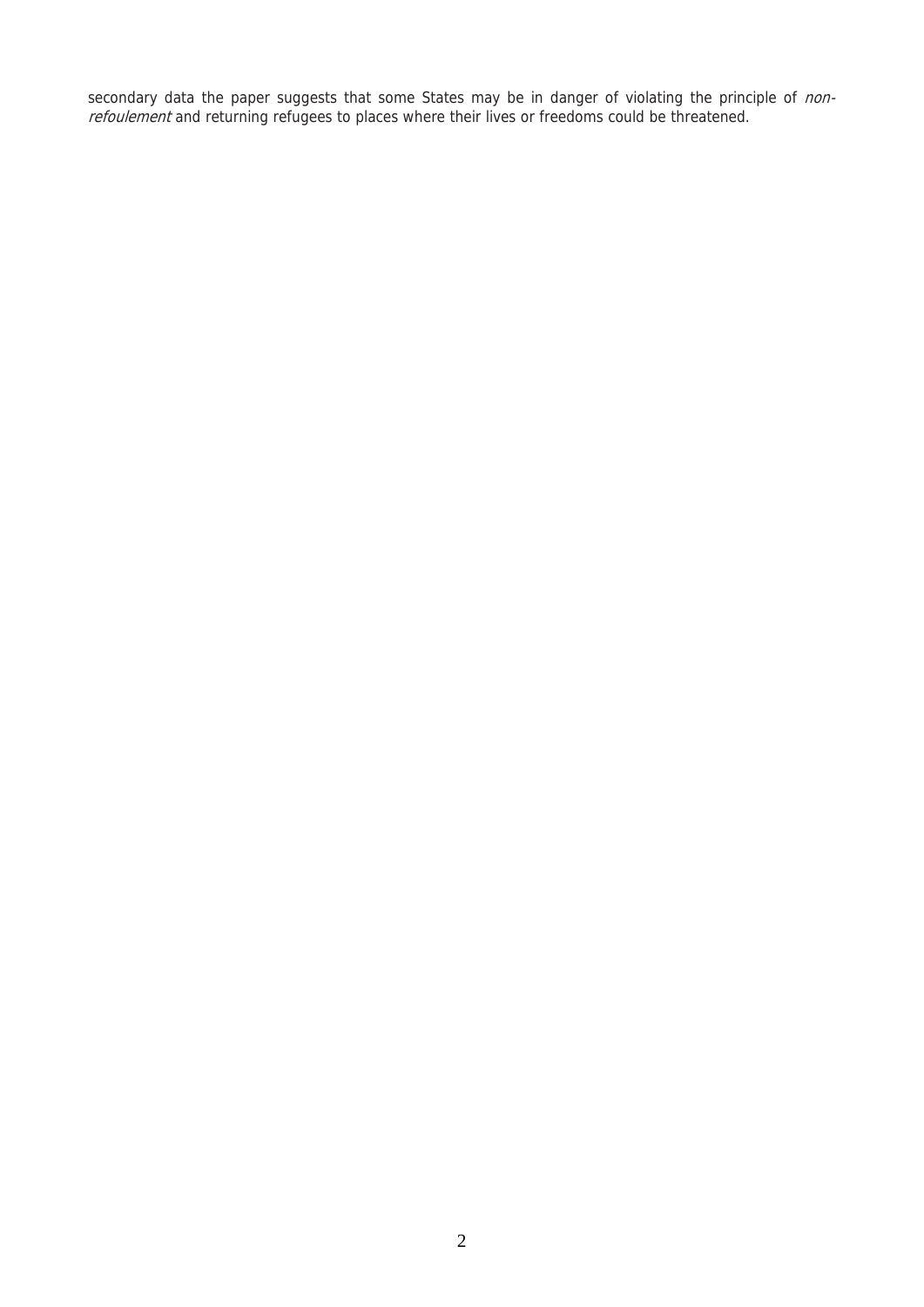# **Introduction**

The belief that certain asylum seekers do not deserve a full consideration of their claim first arose in Europe in the 1980s. At this time, many refugee-receiving countries were being overwhelmed with applications for asylum (Boswell 2000, p.541). Popular opinion had it that the majority of these applications were not from individuals fleeing persecution and seeking protection, but were from people fleeing economic hardship and seeking a better life. This situation was regarded as problematic for two reasons. First, applications from 'bogus' asylum seekers placed extreme pressure on asylum systems and led to increased administration costs. Second, 'genuine' asylum seekers suffered as the resultant backlog of applications meant that it took longer for them to receive refugee status. Therefore, it became accepted that certain asylum applications should be processed in an accelerated procedure. While there is no standardized definition of an accelerated procedure, it is generally understood that an accelerated procedure processes asylum applications at a significantly faster rate than does the normal asylum system.

#### Manifestly Unfounded Claims, Safe Countries and Accelerated Procedures

The acceptance of the notion that some asylum applications can be processed more rapidly than others is connected to the idea that certain applications are manifestly unfounded. The United Nations High Commissioner for Refugees (UNHCR) first recognized the need to address the issue of manifestly unfounded or abusive applications in 1982 (UNHCR 1982). In its EXCOM Conclusion No. 30 (XXXIV), UNHCR recognised that applications for refugee status from individuals who clearly have no valid claim are burdensome to the affected countries (UNHCR 1983, c). Conclusion No. 30 allowed that,

…national procedures for the determination of refugee status may usefully include special provision for dealing in an expeditious manner with applications which are considered to be so obviously without foundation as not to merit full examination at every level of the procedure. Such applications have been termed either "clearly abusive" or "manifestly unfounded" and are to be defined as those which are clearly fraudulent or not related to the criteria for the granting of refugee status laid down in the 1951 United Nations Convention relating to the Status of Refugees

#### nor to any other criteria justifying the granting of asylum. (d)

UNHCR qualified this by recognizing the need for appropriate precautions to guard against erroneous decision-making; namely, that the applicant is given a complete personal interview, that the manifestly unfounded or abusive nature of an application be established by the competent authority, and, that the applicant is given the right of appeal against a negative decision (e).

The rapid assessment of asylum claims was given further impetus at a 1992 meeting of the Ministers of the member states of the European Communities responsible for immigration. The Ministers released a resolution entitled Resolution on Manifestly Unfounded Applications for Asylum, which has become known as the 1992 London Resolution (The Council 1992)<sup>1</sup>. The Resolution sets out 14 grounds under which member states may process an application in an accelerated procedure, the first being where the claim is deemed manifestly unfounded. An application is regarded as manifestly unfounded if,

…it is clear that it meets none of the substantive criteria under the Geneva Convention and the New York Protocol for one of the following reasons: there is clearly no substance to the applicant's claim to fear persecution **in** his own country (paragraph 6 to 8); or the claim is based on deliberate deception **or is an** abuse of asylum procedures (paragraphs 9 and 10). [original emphasis] (para. 1)

The Resolution gives two other circumstances whereby member states may consider an application in an accelerated procedure: first, where an applicant transited through a country that has ratified the 1951 Geneva Convention, and that country is responsible for processing the claim (the 'safe third country' rule); and second, where an applicant is from a country where in general there is no serious risk of persecution (the 'safe country of origin' rule). These grounds are not exhaustive and, where national procedures for the determination of refugee status allow, other types of applications may be processed in an accelerated procedure.

## Safe Countries

The 1992 London Resolution invites member states to process 'manifestly unfounded' claims,

 $1$  The Ministers note that the Resolution was inspired by EXCOM Conclusion No. 30.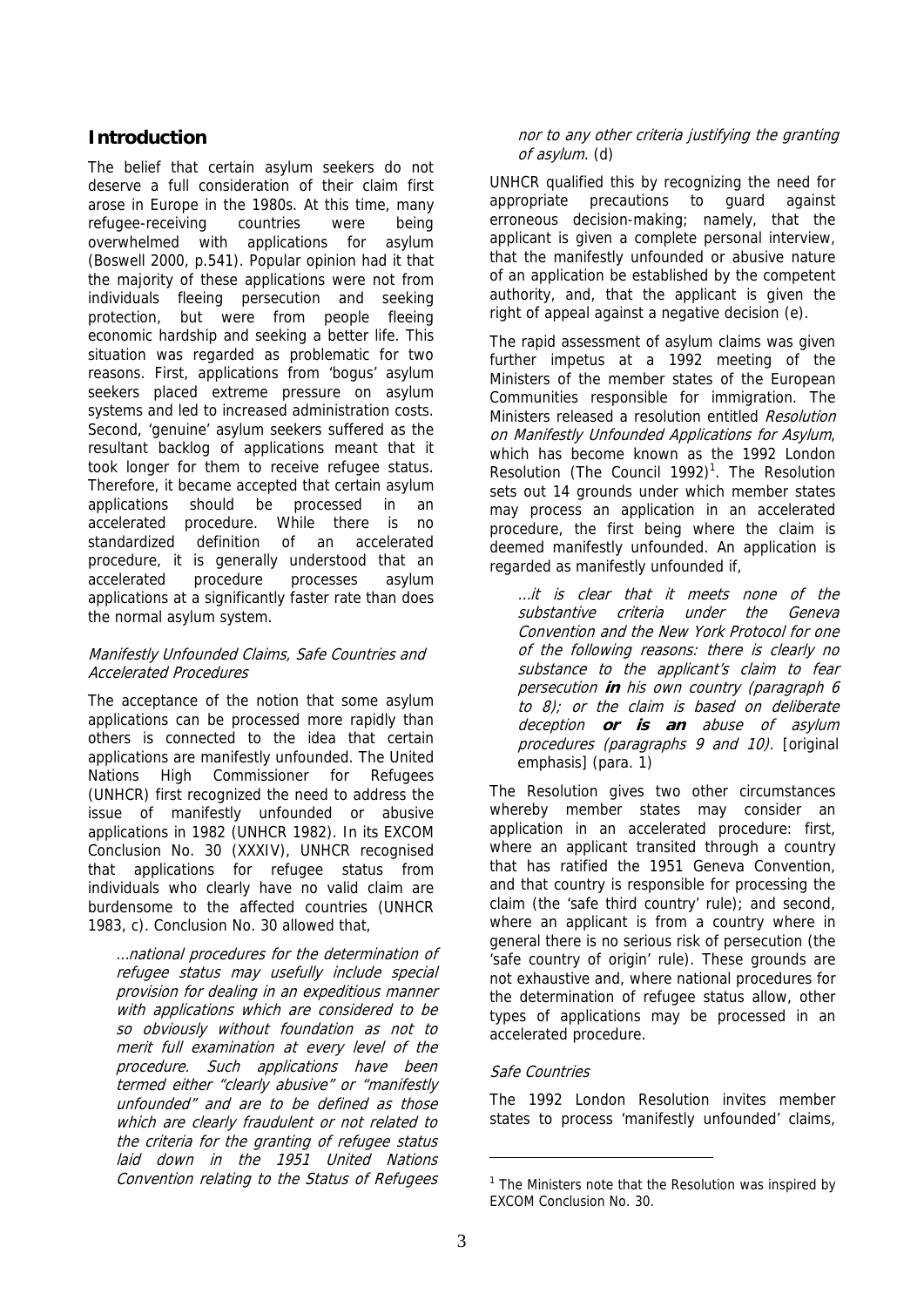'safe countries of origin' claims and 'safe third countries' claims (among other types of claims) in an accelerated procedure. The 'safe country' concepts require further explanation. Although the 'safe country of origin' concept is often traced to the 1992 London Resolution, it was first implemented one year earlier by Belgium in 1991. Böcker & Havinga (1998) explain:

According to this rule, which became known as the  $2 \times 5$  per cent rule', asylum seekers from a country which accounted for more than 5 per cent of the applications of the previous year but for which the refugee recognition rate was lower than 5 per cent, would be refused entry unless they were able to prove that deportation to their country of origin would constitute a threat to their lives. (p.245)

The Constitutional Court did not uphold this rule; however, versions of the 'safe country of origin' concept have come to be adopted by every EU member state. Some member states maintain official lists of countries of origin that are thought to be safe, while others do not. A nuance to the 'safe country of origin' rule is the 'internal flight argument' (IFA) whereby it is argued that persecution is often limited to a specific geographical area within a country, and that effective protection is readily available in another part of the country (The Council 1992, para. 7). In other words, an individual who is being persecuted in one part of his or her country should seek protection *within* the country (by relocating) rather than seek protection outside the country (by crossing an international border and claiming asylum).

Although the safe third country concept is usually traced to the 1990 Dublin Convention<sup>2</sup>, it was first implemented four years earlier in Denmark. The Danes legislated the concept amidst what was perceived as an uncontrolled flow of asylum seekers entering the country from the German Democratic Republic and the Federal Republic of Germany. Bryne et al (2004) explain the cascading effect that this had within the subregion: "Its implementation by one state within a sub-region, gave impetus for neighbouring jurisdictions to follow suit, inspiring the fear within states of becoming a 'closed sack' from which asylum seekers and migrants could not be removed" (p.359). The concept was elevated to the level of supra-national law, albeit 'soft law', in 1990 with the implementation of the Dublin Convention, and later the Dublin II Regulation.

 $\overline{a}$ 

The Convention rests first on the assumption that Member States must pool their responsibility for asylum seekers, and second on the assumption that "…even though each Member State is separately a signatory to the Geneva Convention a decision on an asylum application by one of them absolves all the others of any duty to consider an asylum application by the same individual" (Guild 2004, p.206). The practice of allowing one member state to return an asylum seeker to have his or her application processed by another member state through which he or she transited hinges on the assumption that there is a common European Union asylum policy. However, this is not the case. Among Member States there are varying practices over processing applications and even differences of opinion over who qualifies for protection. Where a 'safe third country' does not recognize persecution from non-state actors, for example, the risk of *refoulement* is very real<sup>3</sup>.

## The Problem: Efficiency versus Fairness

The problem to be examined is whether or not it is possible for accelerated procedures to be both fair *and* efficient. An accelerated procedure processes asylum applications at a significantly faster rate than does a normal asylum procedure. One can make the argument that this is a win-win situation for both States and asylum seekers. The rapid processing of asylum applications allows States to demonstrate that they are taking a proactive stance on the issue of 'bogus' asylum seekers. In theory accelerated processing also allows States to clear their backlog of asylum cases, thereby minimizing the associated costs of administrative delay. Byrne (2002) explains, "…the greater the backlog on these systems, the greater the delay in rendering decisions, the greater the cost to the social welfare system, and the greater the likelihood of failure to effect deportation orders at the end of the process". Long processing times can have a detrimental impact on asylum seekers themselves. It is common for an asylum seeker to have to wait months or even years for a final decision to be made on his or her claim for asylum. In the meantime, many asylum seekers may be excluded from the labour market and dependent upon the State for housing and social welfare. Long waiting times can mean "…a period of insecurity that may impede the task of coming to terms with a new

<sup>&</sup>lt;sup>2</sup> The Dublin Convention determining the State responsibly for examining applications for asylum lodged in one of the Member States of the European Communities. Effective 1 September 1997.

 $3$  Article 31.1 of the 1951 Geneva Convention Relating to the Status of Refugees sets out the principle of nonrefoulement: "No contracting State shall expel or return ("refouler") a refugee in any manner whatsoever to the frontiers where his life or freedom would be threatened on account of his race, religion, nationality, membership of a particular social group or political opinion".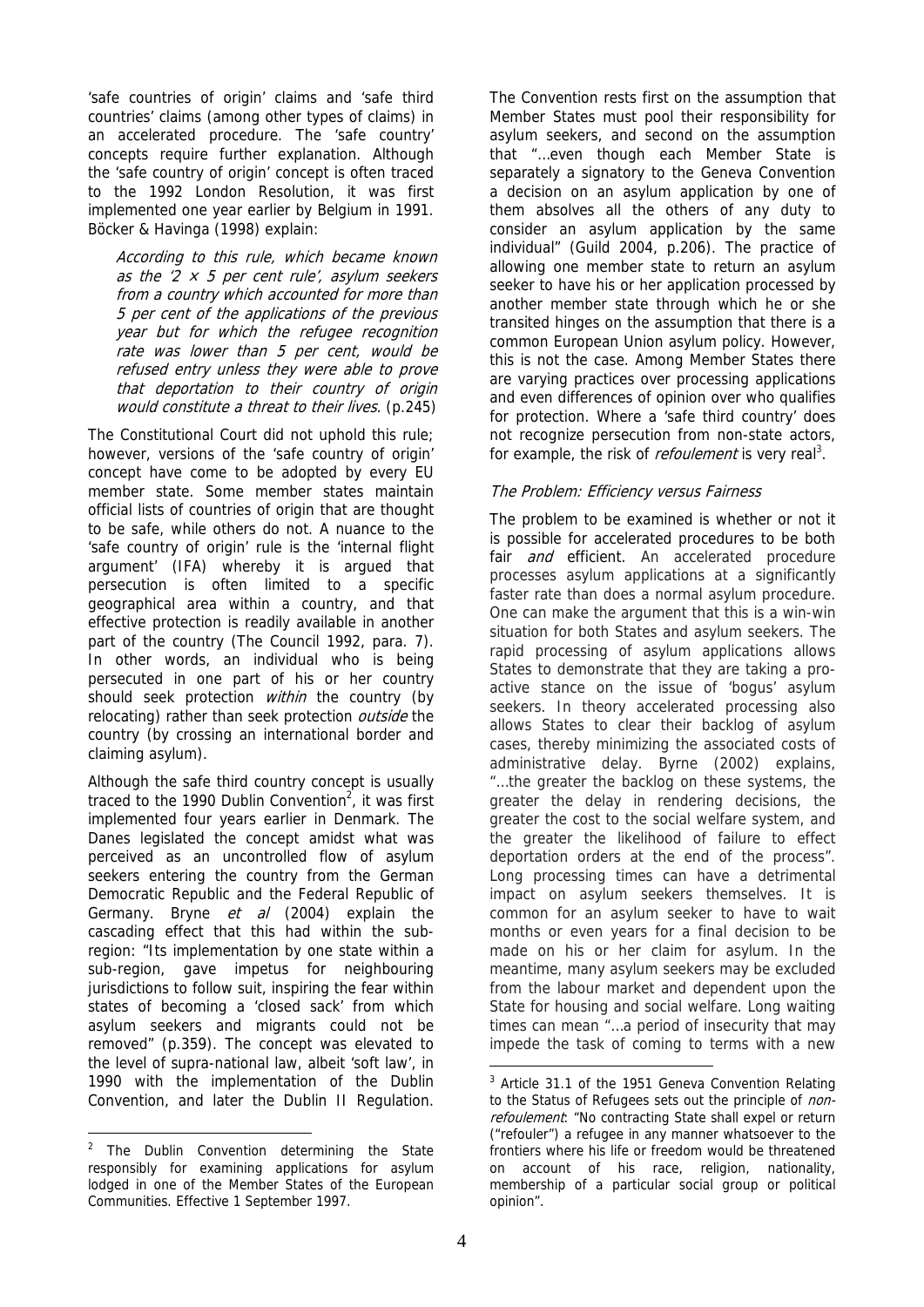environment" (Summerfield 2001, p.161). It seems that a compelling case can be made for speedier decision-making.

The case for speedier decision-making needs to be balanced against the requirement of States to fulfil their obligations under international human rights and refugee law. For certain asylum applications to be processed more quickly than others, procedural safeguards are reduced (Lavenex 1998, p.131; van der Klaauw 2001, p.180). In other words, applications processed in an accelerated procedure are denied the complete examination allowed within the normal asylum system. An asylum seeker whose claim is processed in an accelerated procedure may not have access to free legal advice or nongovernment organisations (NGOs), may not have the opportunity to put forth his or her case in a personal interview, and may not have the right of appeal. When the right of appeal exists it may be non-suspensive, meaning that an asylum seeker whose claim is rejected as 'manifestly unfounded' may be deported while the appeal process is ongoing. UNHCR has expressed concern that procedures that are designed to substantially reduce processing times may be "so accelerated that an asylum-seeker does not get an adequate hearing" (Berthiaume 1995, p.7). This suggests that States may be at risk of compromising their international obligations. In particular, it raises concern that some States may be in danger of violating the principle of non-refoulement and returning refugees to places where their lives or freedoms could be threatened.

## Aims

The paper is informed by the author's contribution to field research undertaken by Bail for Immigration Detainees (BID) at Harmondsworth Immigration Removal Centre during a one-week period in March 2006. The subject of the research is an accelerated procedure (known as the fast track procedure) that is currently being piloted in the United Kingdom. Since the introduction of the fast track procedure, asylum seekers have been contacting BID and complaining about the injustice of the procedure. The organisation was concerned that safeguards built into the system were not being followed. Further, it was felt that those safeguards that were in place were inadequate. The research had three main objectives: (1) To test the assumption that the safeguards that are built into the system are inadequate, and in any case, not being followed; (2) To provide a useful campaigning tool for those individuals and organisations who are challenging the rapid assessment of asylum claims, and; (3) To provide a forum for the voices of immigration detainees and their legal representatives. The

final report, *Working against the Clock:* Inadequacy and Injustice in the Fast Track System, presents the first independent evaluation of the fast track procedure in the United Kingdom (Oakley & Crew 2006).

The aim of the paper is to place the findings from this earlier research into a wider geographical and conceptual framework. The United Kingdom is not alone in its desire to rapidly process certain asylum applications in an asylum system with minimized procedural safeguards. Since the early 1990s there has been an alarming proliferation of the use of accelerated procedures in asylumreceiving countries, particularly among European Union Member States. It was felt that geographical contextualization would allow a greater understanding of the accelerated procedure in the United Kingdom. Second, the paper is able to explore in greater detail than was permitted in the BID report the problem of whether or not it is possible for refugee determination systems to be both fair and efficient. This by necessity requires a comparative analysis of accelerated procedures as they are implemented by other Member States of the European Union. Lastly, the earlier report was written with a view toward the campaigning objectives. It was felt that is was important to translate the report into an academic context to reach a wider audience. This aim is supported by Harvey (2000) who writes, "If there is a problem with the current legal literature in refugee law it is in the failure to acknowledge the work and importance of social movements struggling within 'the Fortress'" (p.367).

## **Methodology**

The research methodology involved observation and interviews and was carried out in four phases. The first stage of the research — court monitoring — collected quantitative data through passive observation. During this stage, fast track asylum appeal cases were monitored over a one week period in March 2006 and basic details about the proceedings were recorded. The second and third stages of the research — asylum seeker interviews and legal representative interviews collected qualitative data with the use of a structured interview. During these stages, asylum seekers whose cases were observed during the court monitoring stage, and their legal representatives, were interviewed about their experience within the fast track procedure. The final stage of the research — the tracking exercise — collected data on the progression of the sample cases through the asylum system. Detainees who remained in immigration detention sixty days after BID observed the last appeal hearing were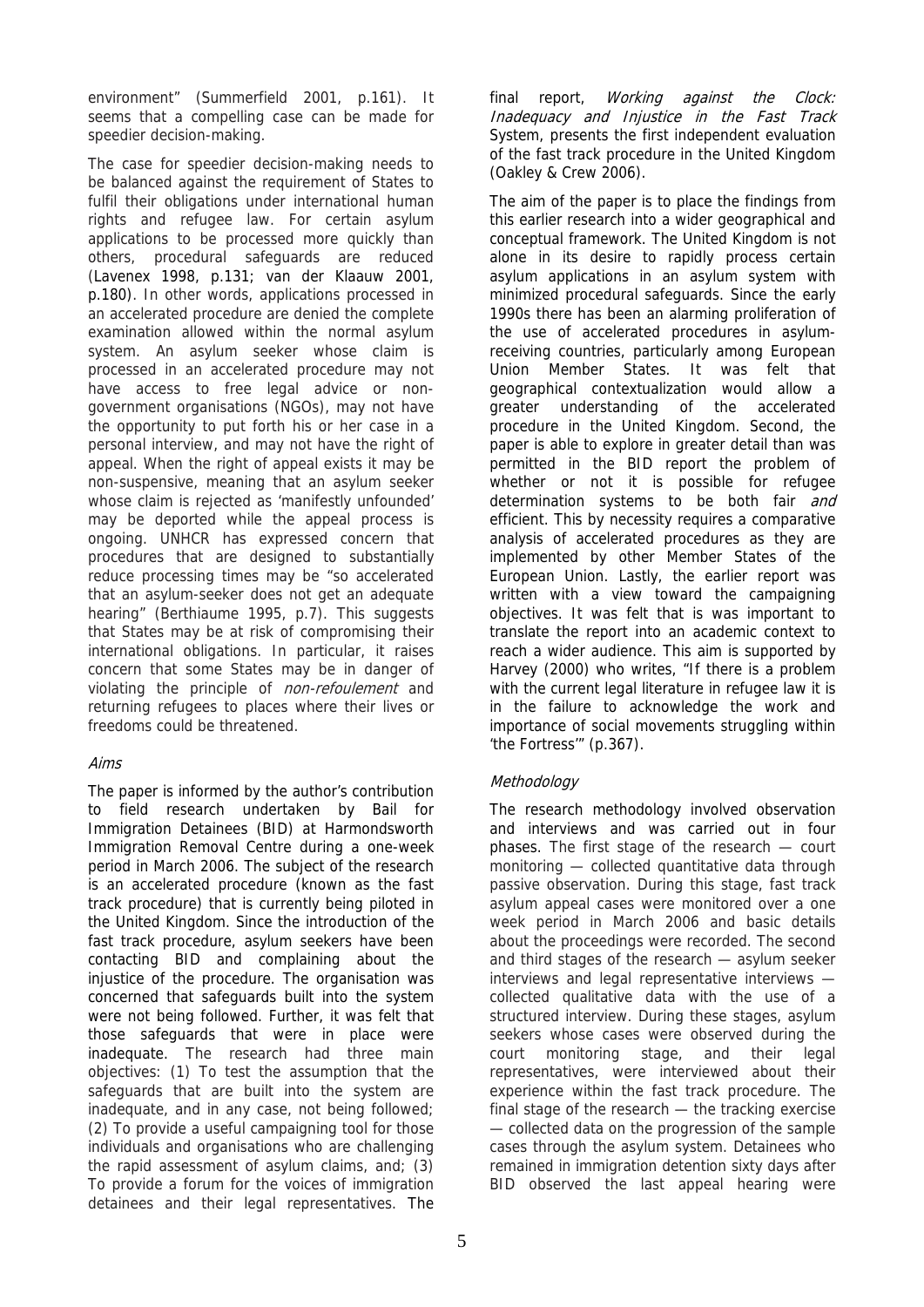interviewed again and asked about removal barriers.

# **Accelerated Procedures in the European Union**

Accelerated procedures can either be classed as 'inclusionary' or exclusionary. While the main objective of an inclusionary accelerated procedure is to speedily grant an individual refugee status, the main objective of an exclusionary accelerated procedure is to speedily deny an individual refugee status. It is widely held that the accelerated procedures currently in operation in Member States of the European Union are examples of the latter. The view that accelerated procedures that have been implemented by Member States are exclusionary is supported by Frelick (1997): "In Western Europe, states quickly re-erected the Berlin Wall not with cement but with legal barriers, visa restrictions and fast track [accelerated] procedures designed to keep out the unwanted" (p.12). Additionally, the European Council on Refugees and Exiles (ECRE) has noted that "…many European states have established expedited or accelerated procedures that appear to be based not only on speed but also on "a culture of disbelief" whereby most asylum seekers are presumed to be abusing the system" (ECRE 2005, p.5). The assertion that accelerated procedures that have been implemented by Member States are exclusionary is a serious charge. It is premised on two main points of contention that will be examined in this section. They are: (1) The grounds used by Member States to channel certain asylum applications into accelerated procedures, and; (2) The broad criteria used by Member States to identify 'manifestly unfounded' claims. It is first necessary to provide a brief overview of the introduction of accelerated procedures into the asylum systems of Member States.

#### The Introduction of Accelerated Procedures in European Union Member States

The 1992 London Resolution urged Member States to incorporate its principles into their national laws no later than 1 January 1995 (The Council 1992, para.12). By the end of that year, just over half of the then 15-member strong European Union had incorporated accelerated procedures into their national asylum policies $4$ (Table 1).

 $\overline{a}$ 

Table 1: Accelerated Procedure (AP) for asylum in EU states

| <b>Member</b><br><b>State</b> | Legal framework<br>of AP            |                 |
|-------------------------------|-------------------------------------|-----------------|
| Austria                       | 1997 Asylum Act                     | started<br>1998 |
| Cyprus                        | 2002 amendment to                   | 2003            |
|                               | Refugee Law                         |                 |
| Czech Rep.                    | Asylum Law (also                    | 2000            |
|                               | known as the 1999                   |                 |
|                               | Asylum Act) <sup>5</sup>            |                 |
| <b>Denmark</b>                | 1994 amendment to                   | 1994            |
|                               | Aliens Act                          |                 |
| France                        | 1992 amendment to                   | 1992            |
|                               | Law on Foreigners                   |                 |
| Germany                       | 1993 amendment to                   | 1993            |
|                               | Asylum Procedure Act                |                 |
| Greece                        | 1996 amendment to                   | 19996           |
|                               | the Aliens Act                      |                 |
| <b>Hungary</b>                | Asylum Law                          | 1998            |
| Ireland                       | Procedures for                      | 1997            |
|                               | Processing Asylum                   |                 |
|                               | Claims                              |                 |
| Italy                         | Bossi-Fini Law (Law                 | 2005            |
|                               | 189/2002)                           |                 |
| Latvia                        | National Law on                     | 1998            |
|                               | Asylum Seekers and                  |                 |
|                               | Refugees                            |                 |
| Lithuania                     | Amendment to Law                    | 2000            |
|                               | on Refugee Status                   |                 |
| Netherlands                   | 1993 amendment to                   | 1994            |
|                               | Aliens Act                          |                 |
| Poland                        | 2001 amendment to                   | 2001            |
|                               | 1997 Aliens Law                     |                 |
| Portugal<br>Slovakia          | 1993 Asylum Law<br>Refugee Law (no. | 1993<br>1996    |
|                               | 283/95)                             |                 |
| Slovenia                      | Law on Asylum                       | 1999            |
| Spain                         | 1994 amendment to                   | 1995            |
|                               | Refugee Law 5/1984                  |                 |
| UK                            | 1993 Asylum and                     | 1993            |
|                               | <b>Immigration Appeals</b>          |                 |
|                               | Act                                 |                 |

Source: Author's compilation

<sup>6</sup> The 1996 amendment was brought into force in June 1999, under the Presidential decree 61/1999.

<sup>4</sup> Denmark, Finland, France, Germany, Portugal, Spain, The Netherlands, and the United Kingdom.

<sup>&</sup>lt;sup>5</sup> Czechoslovakia was split into the Czech Republic and Slovakia on 1 January 1993. Until 1999 asylum procedure in the Czech Republic was governed by the 1990 Refugee Act of the former Czech and Slovak Federal Republic (CSFR) and its 1993 and 1996 amendments. The 1993 amendment introduced an AP for manifestly unfounded claims in the Czech Republic. The author has chosen to highlight the AP introduced in 1999 simply because is the first AP introduced by Czech Republic. However, it is understood that an AP introduced by the CSFR was in operation in the Czech Republic from 1993 to 1999.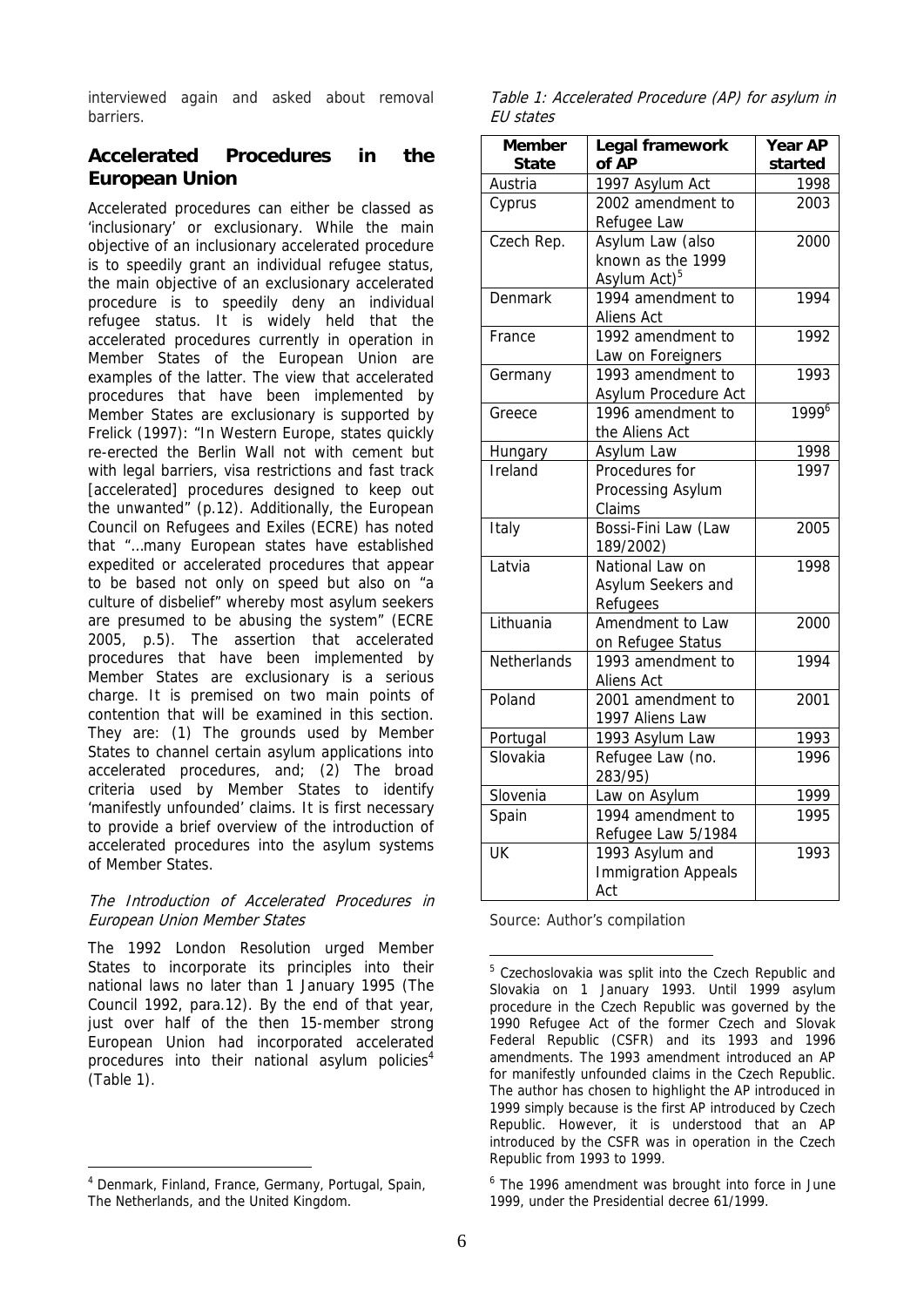By 2005 the remaining countries had introduced accelerated procedures into their asylum systems<sup>7</sup>. All of the 10 new Member States who joined the European Union in 2004 had an accelerated procedure in place prior to accession<sup>8</sup>. Slovakia introduced an accelerated procedure in 1996, Estonia in 1997, Hungary and Latvia in 1998, Slovenia in 1999, Czech Republic and Lithuania in 2000, Poland in 2001, and Cyprus in 2003. Malta was the only state to introduce an accelerated procedure after accession in 2004. France was the first Member State to introduce an accelerated procedure in 1992, while Italy was the last to introduce an accelerated procedure in 2005.

The grounds under which an accelerated procedure is activated vary between countries (Table 2). The decision to process an asylum claim in an accelerated procedure may be made on the basis of one or more of the following five grounds: (1) the applicant's claim is 'manifestly unfounded'; (2) the applicant is from a 'safe country of origin'; (3) the applicant transited through a 'safe third country'; the applicant has a 'first country of asylum', and; (5) the applicant has no documents, or has forged documents<sup>9</sup>. The grounds for accepting or rejecting an asylum application  $-$  or for channelling an asylum application into an accelerated procedure  $-$  can be more generally organized into 'procedural and formal grounds' or 'grounds related to merit'. Procedural and formal grounds involve a purely technical consideration of the asylum claim and may include 'safe country of origin' grounds and 'safe third country' grounds.

The grounds listed in Table 2 can all be classed as procedural and formal grounds. Grounds related to merit, on the other hand, require an examination of the substance of the asylum claim. Establishing whether or not an asylum claim is based on merit is a more time-consuming process than establishing whether or not technical rules have been 'broken' in making the claim. This explains the high prevalence of procedural and

<sup>8</sup> Cyprus, Czech Republic, Estonia, Hungary, Latvia, Lithuania, Malta, Poland, Slovakia and Slovenia.

 $\overline{a}$ 

formal grounds in activating accelerated procedures.

| ,, |
|----|
|----|

| <b>Member</b> | <b>Grounds</b> |                |   |   |   |
|---------------|----------------|----------------|---|---|---|
| <b>State</b>  | 1              | $\overline{2}$ | 3 | 4 | 5 |
| Austria       |                |                |   |   |   |
| Cyprus        |                |                |   |   |   |
| Czech         |                |                |   |   |   |
| Republic      |                |                |   |   |   |
| Denmark       |                |                |   |   |   |
| France        |                |                |   |   |   |
| Germany       |                |                |   |   |   |
| Greece        |                |                |   |   |   |
| Hungary       |                |                |   |   |   |
| Ireland       |                |                |   |   |   |
| Italy         |                |                |   |   |   |
| Latvia        |                |                |   |   |   |
| Lithuania+    |                |                |   |   |   |
| Poland        |                |                |   |   |   |
| Portugal+     |                |                |   |   |   |
| Slovakia+     |                |                |   |   |   |
| Slovenia+     |                |                |   |   |   |
| Spain         |                |                |   |   |   |
| Netherlands   |                |                |   |   |   |
| UK            |                |                |   |   |   |

Note:  $+$  In these cases the author was unable to learn the Member State's definition of the term 'manifestly unfounded'. It is possible that the State's definition of the concept 'manifestly unfounded' includes one or more of the other grounds included in the Table.

Source: Author's compilation

UNHCR has noted its concern with this state of affairs by recommending that "...the determination of the credibility of the asylumseeker's claim or evidence" should not be determined in an accelerated procedure because "...issues of credibility are so complex that they may more appropriately be dealt with under the normal asylum procedure" (UNHCR 1999, p.5, as cited by Bryne 2002). UNHCR emphasized that applications that raised the issue of the "internal flight alternative", and applications dealing with exclusion clauses under Article IF of the 1951 Geneva Convention should only be processed in the normal asylum procedure (UNHCR 1999, pp.5-  $6$ <sup>10</sup>. The rejection of an asylum seeker simply because he or she is not able to validate their identity or establish their travel route ignores that

<sup>&</sup>lt;sup>7</sup> Belgium, Italy, Luxembourg, Ireland, Greece, Austria, and Sweden.

<sup>&</sup>lt;sup>9</sup> The Committee on Migration, Refugees and Population (Agramunt 2005) notes that there are other grounds under which EU member states activate accelerated asylum procedures. These include "…repeat applications (Austria), flagrantly failing to comply with obligations (Cyprus), failure to fulfill reporting obligations (Poland)… and the applications of exclusions under the 1951 Refugee Convention (Spain)"

<sup>&</sup>lt;sup>10</sup> The clauses in Article 1F allow for persons who have committed very serious crimes outside of the asylum state to be excluded from consideration for refugee status.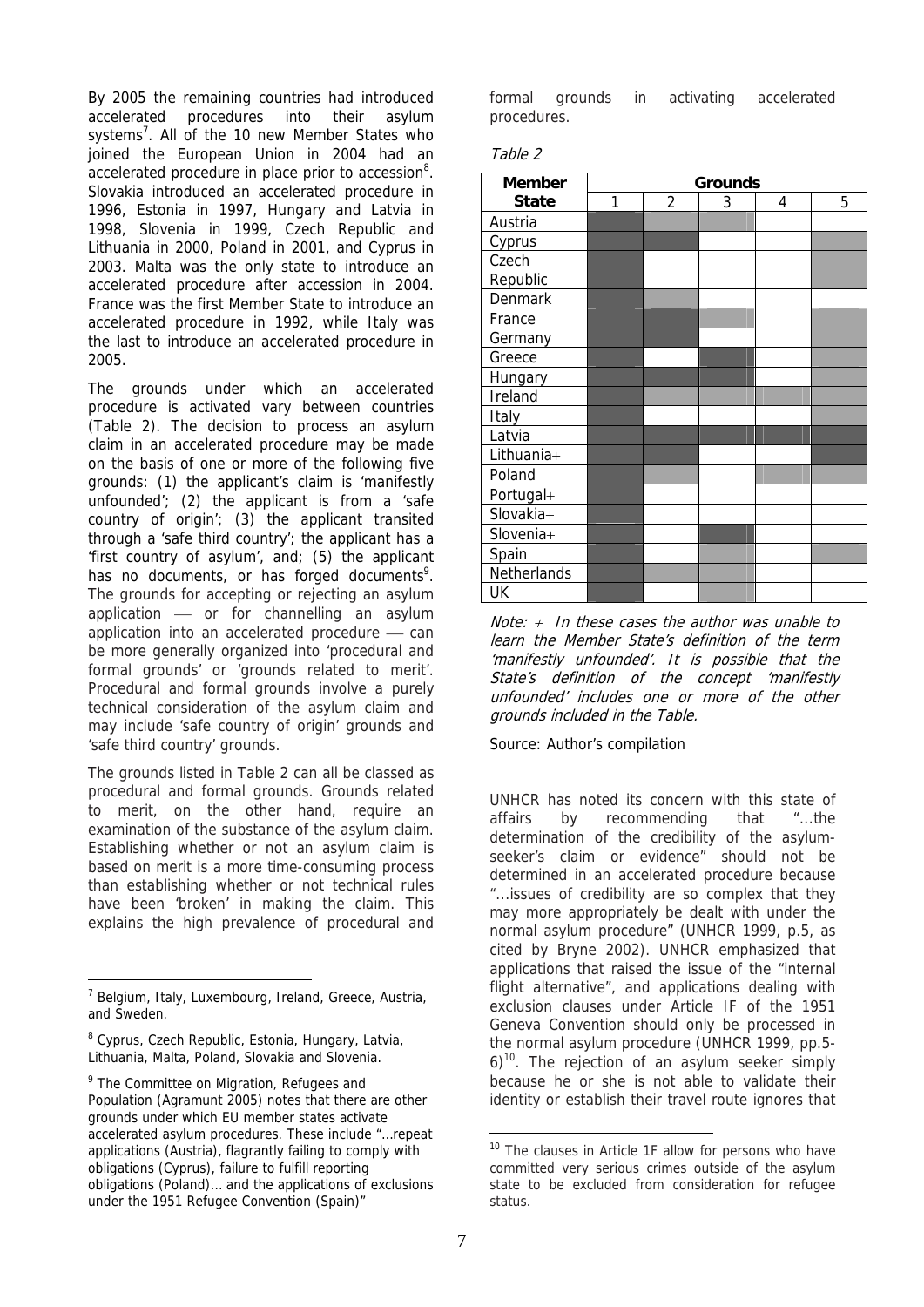fact that asylum seekers who are fleeing persecution are sometimes forced to travel with forged documents or with no documents. That an asylum seeker does not have a valid passport has no bearing on the merits of his or her claim for asylum - nor does it satisfy the presumption that such a claim is unfounded or abusive (van der Klaauw 2001, p.180). The presence of a technicality does not alleviate a State of its obligations under international law.

## Competing Definitions of 'Manifestly Unfounded' Claims

Since the UNHCR first defined 'manifestly unfounded' claims there has been a proliferation of successive (and broader) definitions of the concept. A brief glance at Table 2 highlights the prominence of the concept of 'manifestly unfounded' claims in connection to accelerated procedures. This has previously been noted by Husbands (2001): "The concept of a "manifestly unfounded" claim for asylum, justifying some form of so-called "fast track" procedure, is now a quite general one throughout Europe, though operationalised somewhat differently in various countries". The accelerated procedure first introduced by Ireland (in 1997) and the Czech Republic (in 2000) both processed 'manifestly unfounded' claims, however, Ireland listed 12 grounds<sup>11</sup> for rejecting a claim as 'manifestly

 $\overline{a}$ 

unfounded' whereas Czech Republic listed only three<sup>12, 13</sup>. The implications of the lack of a common set of criteria to identify 'manifestly unfounded' claims are dealt with here. As noted above, UNHCR conditionally approved manifestly unfounded procedures on the understanding that the concept was narrowly defined and its use was supported by appropriate safeguards (UNHCR 1983). The Office defined 'manifestly unfounded' claims as those that are "…clearly fraudulent or not related to the criteria for the granting of refugee status" (para. d). The 1992 London Resolution's definition of 'manifestly unfounded' is, by contrast, significantly more expansive. It includes applications that are totally "lacking in substance" whereby "the applicant provides no indications that he would be exposed to fear of persecution or his story contains no circumstantial or personal details", or if it is "'manifestly lacking in credibility" whereby "his story is inconsistent, contradictory or fundamentally improbable" (The Council 1992, para.  $6(a)$ ,  $6(b)$ ). Among other criteria, the Resolution also defines claims based on "deliberate deceit" or that are "an abuse of asylum procedures" as manifestly unfounded (para.9). This can include instances where as asylum seeker has destroyed his or her passport and other travel documents while in transit. The Resolution also suggests 'safe country of origin' claims (including where there is an internal flight alternative), and 'safe third country' claims be processed in an accelerated procedure. The Resolution simply *invited* Member States to adopt accelerated procedures, the EU has now codified many of the suggestions of the Council in the Amended Proposal for a Council Directive on Minimum Standards on Procedures in Member States for Granting and Receiving Refugee Status (hereafter Proposal for a Council Directive) (CEU 2004). The Proposal outlines more than 15 grounds under which an application can be considered as 'manifestly unfounded' and examined in an accelerated procedure (art. 29, art. 23(4)(a) to (o)). Accordingly, criteria for

<sup>&</sup>lt;sup>11</sup> Ireland introduced an AP for 'manifestly unfounded' claims in 1997. Applications can be considered 'manifestly unfounded' on one of the following 12 grounds: "The application does not show any grounds in support of the claim that the applicant is a refugee; The applicant gave insufficient details or evidence to support his/her claim; His/her reason for leaving his/her country of nationality does not relate to a fear of persecution; He/she did not reveal, without reasonable cause, that he/she was traveling with false identity documents; He/she, without reasonable cause, made deliberately false or misleading representations in relation to the application; He/she, without reasonable cause and in bad faith, destroyed identity documents, withheld relevant information of obstructed the investigation of the case; He/she deliberately failed to reveal that he/she had applied for asylum in another country; He/she applied for asylum with the sole purpose of avoiding removal from Ireland; He/she has already lodged an application for asylum in another State party to the Geneva Convention, which was rejected, and he/she has not showed any material change of circumstances; He/she is a national or a resident from a country party to the Geneva Convention in respect to which he/she has not showed any evidence of persecution; After submitting the application for asylum, he/she without reasonable cause has left Ireland without permission; He/she has already been granted asylum in another country, and his/her reasons for not returning to that country are not related to a fear of persecution" (ECRE & DRC 2000).

<sup>1</sup> <sup>12</sup> Czech Republic introduced an AP for 'manifestly unfounded' claims in 2000. Applications can be considered 'manifestly unfounded' on one of the following 3 grounds: if "applicants provide[d] false information, file[d] repeat applications, or state[d] economic reasons as their ground for leaving their country" (USCRI 2002; USCRI 2001; USCRI 2000).

<sup>&</sup>lt;sup>13</sup> The United Kingdom's usage of the concept of 'manifestly unfounded' is particularly vague. The 1993 Asylum and Immigration Appeals Act introduced an accelerated procedure for claims 'without foundation'. Section 5(3) of the Act states that a claim is 'without foundation' if "it does not raise any issue as to the United Kingdom's obligations under the Convention; or it is otherwise frivolous or vexatious".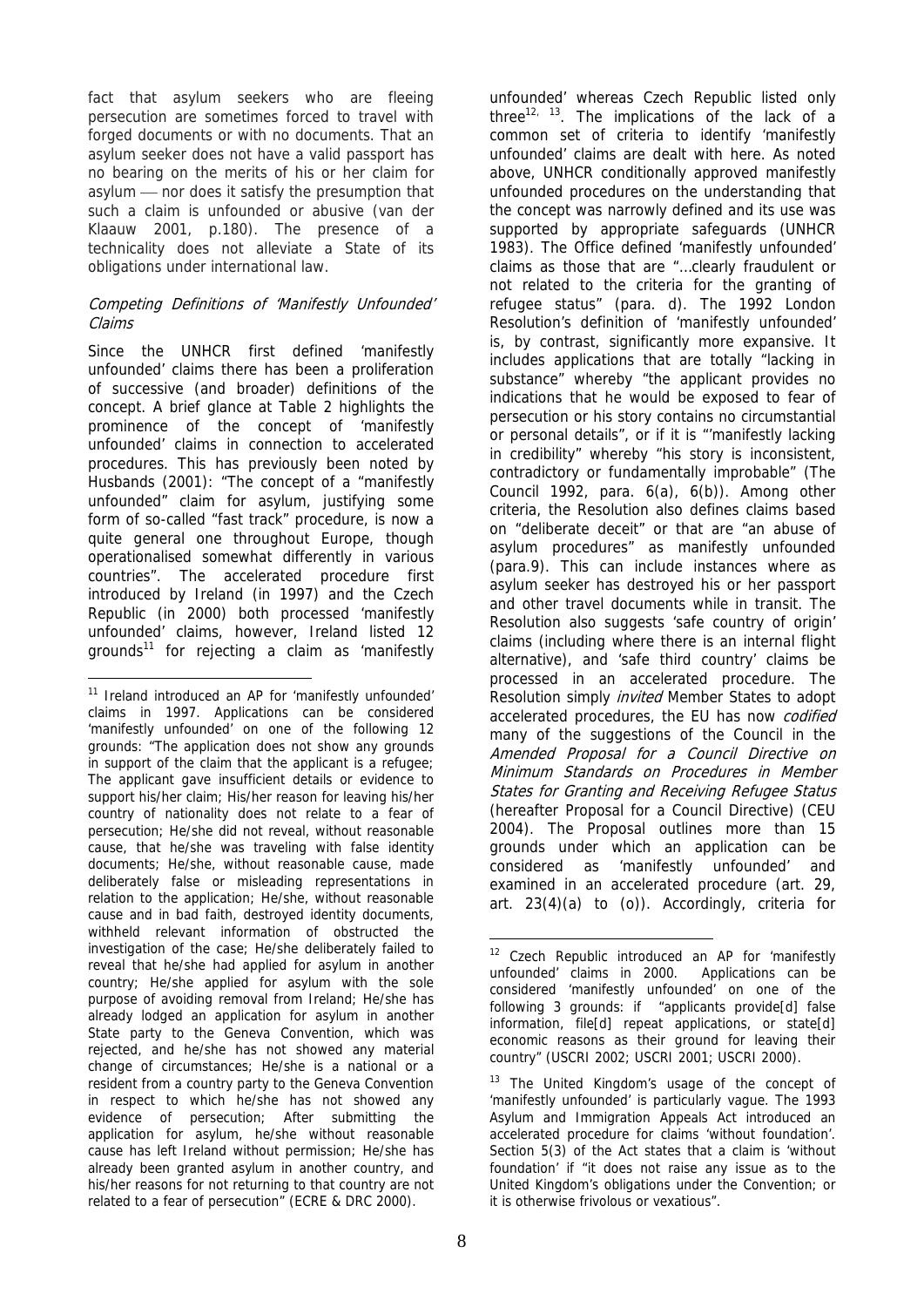considering a claim as 'manifestly unfounded' include situations where the safe country of origin or safe third country concepts apply, where "the applicant has not produced within a reasonable degree of certainty his/her identity or nationality…", and where "the applicant has made inconsistent, contradictory, unlikely or insufficient representation which make his/her claim clearly unconvincing in relation to his/her having been the object of persecution…" (art.23(4)(c), (f) and  $(g)$ ).

So far we have discussed competing definitions of 'manifestly unfounded' claims at the international and supranational level. Guided by the 1992 London Resolution most EU countries have adopted a much broader definition of 'manifestly unfounded' criteria that goes far beyond the more narrowly defined UNHCR understanding of the concept. That the concept is quite commonly used throughout Europe but operationalised very differently has already been generally discussed above; however, some of the more extreme examples are more relevant to the argument here. In Latvia, for instance, under the National Law on Asylum Seekers and Refugees (effective 1 January 1998), one criteria for considering a claim 'manifestly unfounded' is if an asylum seeker has been residing illegally in the country for more than 72 hours before he or she claims asylum (ECRE 2001, p.182, see also Appendix A). The decision to deem such a claim 'manifestly unfounded' is made within 5 days and the asylum seeker has no right of appeal. In the Czech Republic one criterion for considering a claim as 'manifestly unfounded' is if it is based on the desire to "avoid a situation of war" (see Bryne 2002). In this situation an asylum seeker loses his or her right to an appeal with suspensive effect if he or she does not lodge an appeal within three days of this initial decision. Similarly, in Germany under 1993 amendments to the Asylum Procedure Act (effective 1 July 1993), one criteria for considering a claim 'manifestly unfounded' is if it is based on the desire to escape from a "warlike conflict" (ECRE & DRC 2000). In this situation applicants whose claims are deemed 'manifestly unfounded' are required to leave the country in one week<sup>14</sup>.

The contrast between the UNHCR and the EU definition of 'manifestly unfounded' claims — and the way in which Member States have chosen to operationalise the concept — represents

 $\overline{a}$ 

significant cause for alarm. Johannes Van der Klaaw of UNHCR cautions,

If the term "manifestly unfounded application" were to be reserved to those claims which have no relation to the refugee definition, the notion would be applicable only in a limited number of asylum claims such as those lodged for reasons of economic deprivation, flight from prosecution or immigration purposes. Assessing whether the claim is lacking in credibility generally requires a material examination (2001, p.180)

In other words, a claim that is deemed 'manifestly unfounded' according to criteria established by a Member State, may, upon further examination be revealed to have merit.

# **Working Against the Clock: An Assessment of an Accelerated Procedure in the UK**

There has been an alarming proliferation of the use of accelerated procedures in asylum-receiving countries, particularly among European Union member states. Despite this there have been few independent assessments of accelerated procedures. This section presents the findings of a small-scale study on an accelerated procedure currently being piloted in the United Kingdom. The report, *Working against the Clock:* Inadequacy and Injustice in the Fast Track System, is the first independent study of the fast track procedure in the United Kingdom (Oakley & Crew 2006)<sup>15</sup>. It is one of only a handful of similar country-specific studies on this issue. In 2001, the Irish Refugee Council published a substantial report entitled Manifestly Unjust: A Report on the Fairness and Sustainability of Accelerated Procedures for Asylum Determinations (Mullally 2001). The report discusses the gradual erosion of procedural safeguards in the Irish asylum system and examines the use of accelerated procedures in Ireland, Denmark, Canada and the United States. The report concluded by saying, "[a] desire for speed and efficiency has won out over our commitments to natural justice and fair procedures" (p.43). A 2003 report of an accelerated procedure in operation in The Netherlands was similarly scathing. In 2003 Human Rights Watch released a report entitled Fleeting Refuge: The Triumph of Efficiency Over Protection in Dutch Asylum Policy (HRW 2003). The report, based on three months of in-depth research into Dutch asylum policies, identifies the use of an accelerated procedure as an area of

 $14$  During this one-week period, applicants may lodge an appeal with the administrative court. According to ECRE "the court bases its decisions solely on the evidence of written material - no hearing is held" (ECRE & DRC 2000).

The complete report can be downloaded at [www.biduk.org](http://www.biduk.org)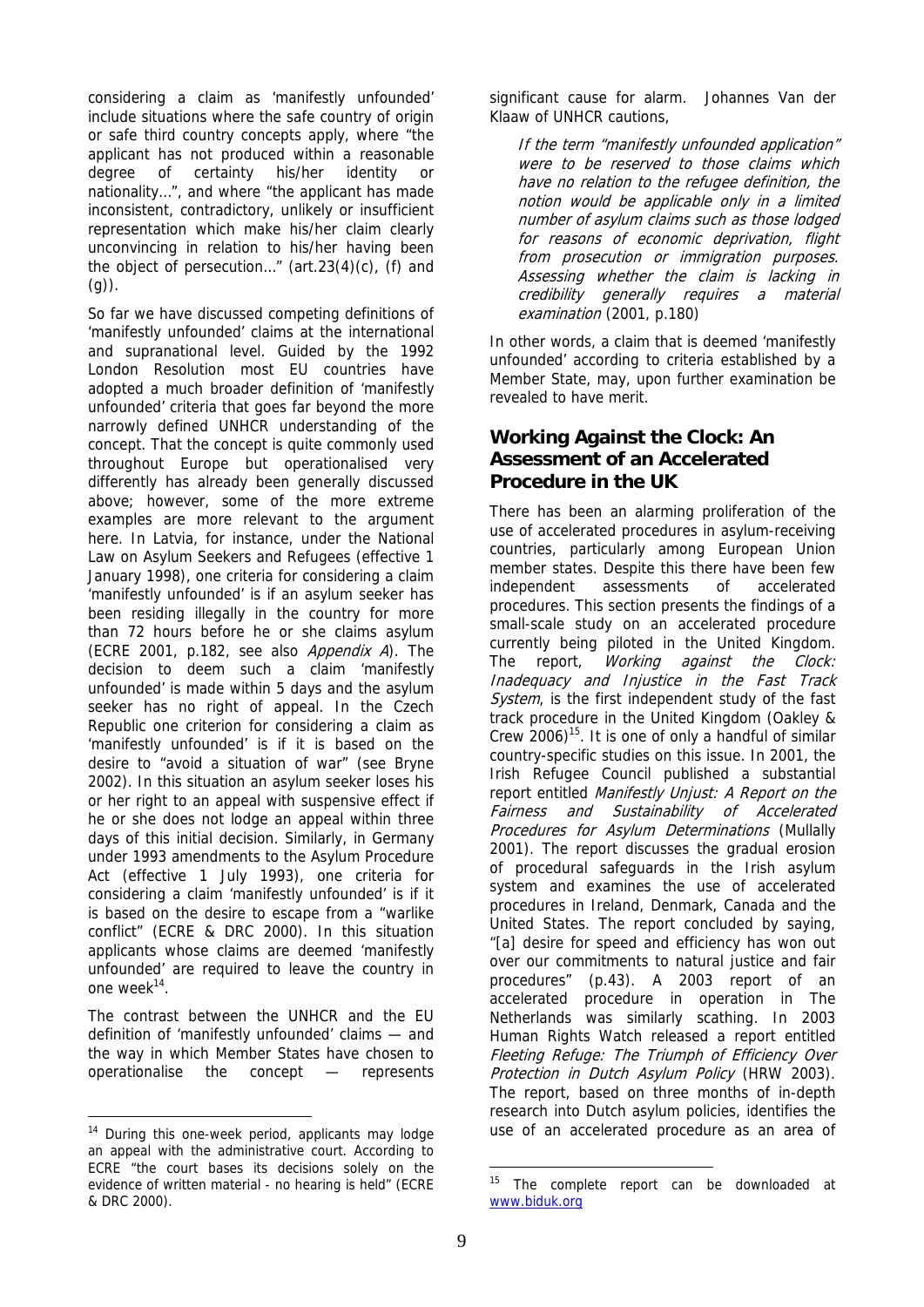major concern. The report concluded that the accelerated procedure presented "…an unnecessarily high risk that the procedure will result in violations of the Netherlands' nonrefoulement obligations" (p.31). A common thread amongst these reports is the active part taken by refugee and similar organisations in commissioning or even undertaking the research.

## The Fast Track Procedure in the United Kingdom

The accelerated procedure in the United Kingdom is known as the 'fast track' procedure. The fast track procedure was first piloted at Oakington Immigration Reception Centre which opened on 20 March  $2000^{16}$ . Prior to the opening of the centre, Minister Barbara Roche announced that Oakington would "strengthen our ability to deal quickly with asylum applications, many of which prove to be unfounded" (Great Britain 2000). She explained that asylum claims that may be certified as "manifestly unfounded" would be assessed within the fast track pilot scheme. The facility processes those asylum claims that can be "decided quickly" (Great Britain 2006). It enables an initial decision on an asylum application to be made in 7 to 10 days (Great Britain 2004, p.71). Individuals are detained and have legal advice from on-site representatives throughout the process. If it is not possible for a claim to be decided within approximately 7 to 10 days, the applicant is moved to another detention facility or is granted temporary admission. Initially the fast tack facility at Oakington was limited to single male applicants from countries that were believed to be those where in general there is no serious risk of persecution.

In 2003, Home Office Minister Beverly Hughes announced a new fast track pilot scheme, extending the process to Harmondsworth Immigration Removal Centre. Minister Hughes declared that a much faster appeals process would be used on "straightforward claimants", making for a quick decision and removal (Great Britain 2003). The fast track procedure at Harmondsworth, which has been operational from 10 April 2003 onwards, is sometimes referred to as the "super fast track" <sup>17</sup>. Although it is

 $\overline{a}$ 

modelled after the fast track procedure at Oakington, the Harmondsworth fast track is a significantly quicker process for making an initial decision on asylum claims. The "super" fast track facility at Harmondsworth enables an initial decision on an asylum application in 2 to 5 days (see Appendix B). Unlike the fast track procedure in operation at Oakington, the 'super' fast track procedure does not certify claims and as such all cases have a right of appeal.

The Harmondsworth fast track procedure applies to single male applicants who are from countries that the Secretary of State deems there to be, in general, no serious risk of persecution (see Appendix C). With the introduction of the 2004 Nationality, Immigration and Asylum Act, the criteria for inclusion into the super fast track procedure was expanded to include a category of "clearly unfounded claims". This applies to applicants who "fit a description of persons" coming from a country or part of a country where there is generally no risk of persecution to people fitting that description<sup>18</sup>. However, any "straightforward" application can be fast tracked, regardless of country of origin.

## Safeguards of the 'Super' Fast Track Procedure

The rapid assessment of asylum claims under the fast track system has been widely criticized for placing severe time constraints on asylum applicants and their legal representatives. One leading legal and human rights organisation believes that the timescales are "…not sufficient to enable the asylum seekers to make their case, document their need for protection, receive meaningful advice from a lawyer, or effectively challenge a negative decision on appeal. In sum, the process is not one that can deliver fair decisions" (JUSTICE 2003, p.10). The Medical Foundation for the Care of Victims of Torture has expressed concerns that the speed of the super fast track procedure at Harmondsworth may mean that allegations of torture are not dealt with appropriately. In a Statement released in 2005 the Foundation explained "...we have found cases where allegations of torture have been made and no one has referred them to us. We have been told that the process was just 'too quick' for a referral" (Medical Foundation 2005). Proponents of the fast track procedure have pointed out that the following safeguards are built into the system: (1) Only those cases that are 'straight-forward'

<sup>&</sup>lt;sup>16</sup> As noted in Table 1, the United Kingdom first introduced an accelerated procedure under the 1993 Asylum and Immigration Appeals Act (effective 26 July 1994). It allowed 'claims without foundation' to be processed in an accelerated procedure (see Appendix A). However, it was only in 2000 that a significant number of claims began to be processed in the accelerated procedure under the pilot programme discussed here.

<sup>&</sup>lt;sup>17</sup> An identical fast track procedure has been in operation at Yarl's Wood Immigration Removal Centre

since 11 May 2005, the only difference being that the Harmondsworth facility processes claims by single men while the Yarl's Wood facility processes claims by single women.

<sup>&</sup>lt;sup>18</sup> Section 27.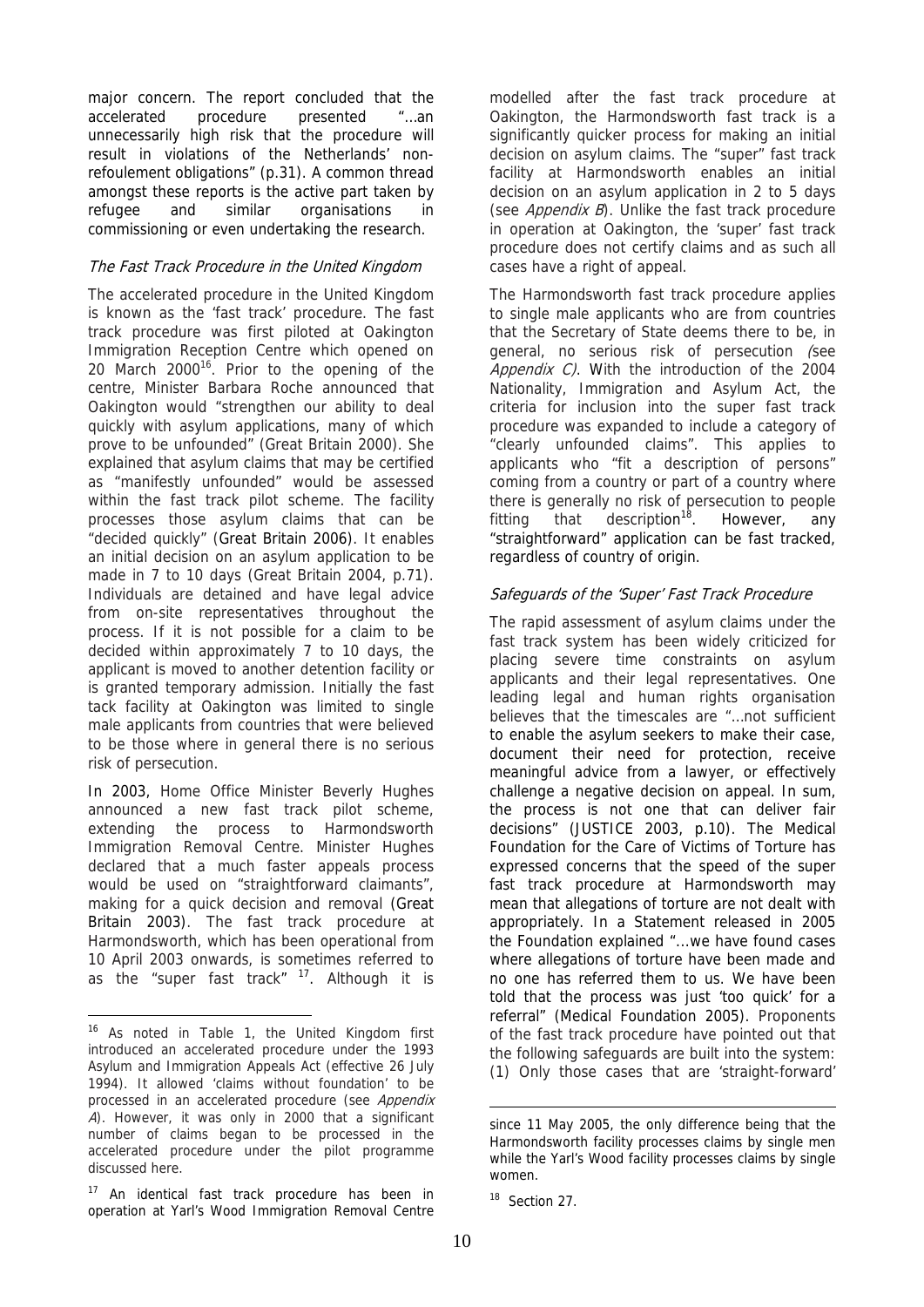are included in the fast track procedure; (2) the Detained Fast Track Process Suitability List ensures that individuals who are unsuitable for the fast track are not included in the pilot scheme; (3) the duty solicitor scheme ensures fast track detainees have access to legal representation throughout the process; (4) the timeframe of the fast track procedure is "flexible", and; (5) legal representatives may make three types of legal applications at appeal, including an application to transfer the claim from the fast track system to the mainstream system. The Home Office believes that these safeguards "...enable appellants who may not be suitable for the fast track process to be transferred from the pilot scheme to the main appellate system" (Great Britain 2004, p.75).

#### Bail for Immigration Detainee's Concerns about the Fast Track Procedure

Bail for Immigration Detainees (BID) is a small charity that works with asylum seekers and migrants detained under Immigration Act powers, in removal centres and prisons in the United Kingdom. BID exists to improve access to bail for asylum seekers and migrants detained under Immigration Act powers. In May 2003, approximately one month after the fast track pilot scheme was expanded to include Harmondsworth Immigration Removal Centre, BID submitted written evidence to the Select Committee on Constitutional Affairs Inquiry into Asylum and Immigration Appeals (BID 2003). BID used this opportunity to formally outline its concerns that "…the criteria for detention may be ignored in favour of other criteria (that may not be published) and that victims of torture and rape and other trauma will be subjected to the pilot scheme" (BID 2003, para. 4.D). Additionally, BID observed, "no evidence has been presented which supports the suggestion that it is possible to identify a "straight-forward" claim" (ibid.).

In December 2005, BID participated in the Home Affairs Inquiry into Immigration Control (BID 2005). At this time the fast track pilot scheme at Harmondsworth had been in operation for more than two years and BID had begun to receive an increasing number of communications from fast track detainees who were complaining about the injustice of the procedure. In particular, detainees were complaining about the lack of time to prepare for the asylum interview or appeal (including gathering supporting evidence), poor quality legal representation, frequent withdrawal of publicly funded legal representation prior to the appeal, and lack of access to bail (Oakley & Crew 2006, p.5). BID used the inquiry as an opportunity to raise concerns about the speed, fairness and scrutiny of detained fast track

processes. In the submission to Home Affairs BID argued "…there must be an automatic review of detention provided to detainees in the fast track, and that the speed of the procedure should be balanced by automatic representation at appeal, without the applications of a merits test for public funding" (p.4).

The fast track procedure at Harmondsworth Immigration Centre was evaluated by the government in September 2003. The results of the evaluation were not made available to the public, however BID was able to obtain a copy of the evaluation by filing a Freedom of Information  $(Fol)$  disclosure request<sup>19</sup>. Unfortunately, a significant amount of the report was blacked out. BID therefore felt it was necessary to undertake an independent review of the fast track procedure. The research had three main objectives: (1) To test the assumption that the safeguards that are built into the system are inadequate, and in any case, not being followed; (2) To provide a useful tool for those individuals and organisations who are challenging the rapid assessment of asylum claims, and; (3) To provide a forum for the voices of immigration detainees and their legal representatives.

Following discussion with fast track detainees and with key informants working within the fast track procedure, Bail for Immigration Detainees was concerned that safeguards built into the fast track procedure were not being followed. Further, it was felt that those safeguards that were in place were inadequate. BID gathered information from three sources in order to test these assumptions: (1) Fast track asylum appeal hearings at Harmondsworth Immigration Removal Centre were monitored over a one week period in March 2006; (2) Fast track detainees whose cases were observed during this period were interviewed, and; (3) Legal representatives of these detainees were interviewed. BID also suspected that due to removal barriers (for example, difficulties in obtaining travel documents and non-cooperation from the country of origin), unsuccessful applicants continued to be detained well after they had been served with a removal order. Sixty days after BID observed the last appeal hearing a follow-up exercise was conducted to find out how many of the detainees remained in immigration detention.

To find out how asylum seekers and their legal representatives are being affected by the rapid assessment of asylum claims, researchers were required to interview a vulnerable and institutionalized population, ask questions of a

 $19$  A copy of this document is available on the BID website at [www.biduk.org](http://www.biduk.org)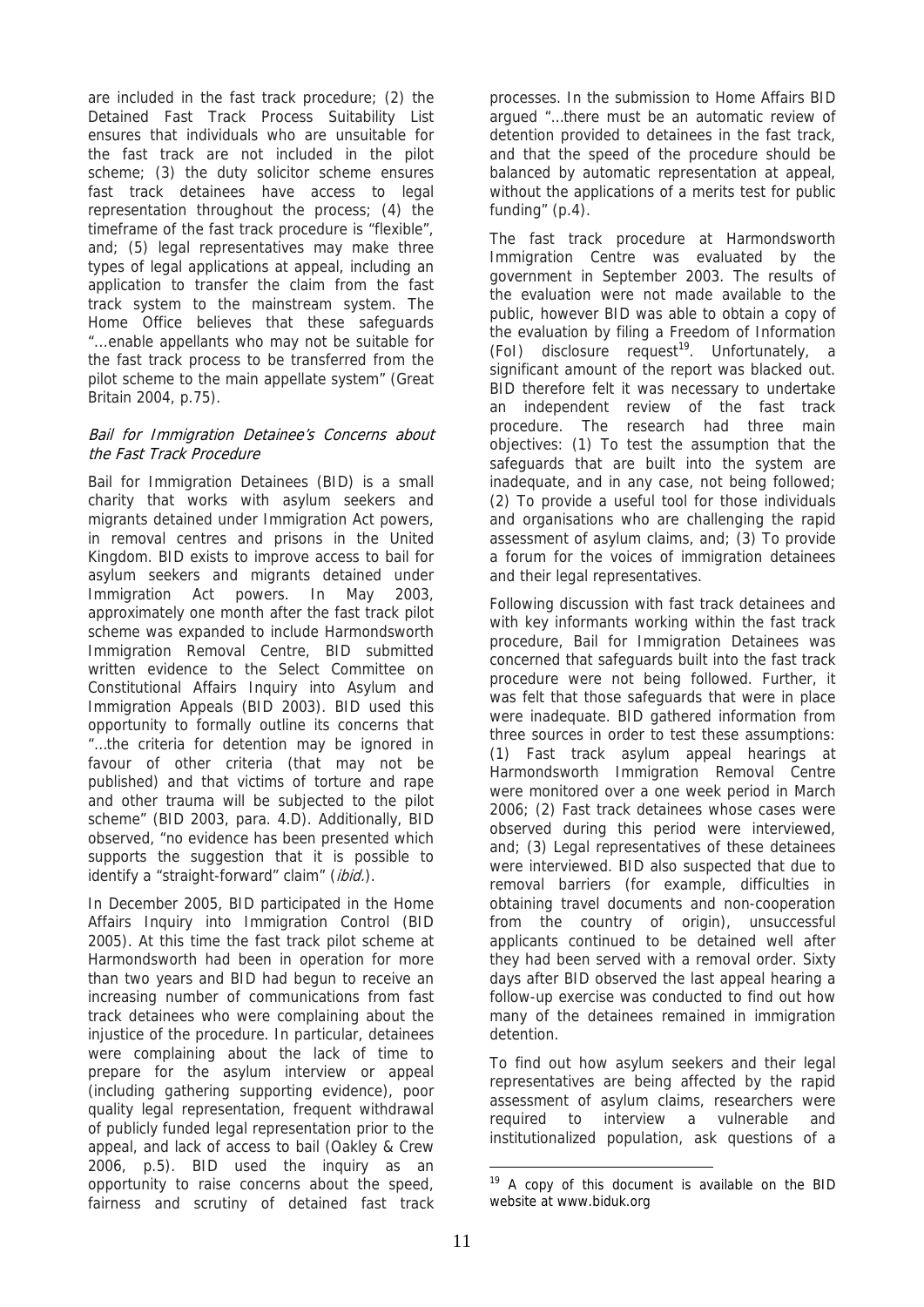personal and emotional nature, and handle confidential legal information. The project therefore raised ethical issues. The many ethical questions raised in conducting research with vulnerable populations, in particular refugees and asylum seekers, has led to the development of a number of 'refugee-specific' research guidelines (see Jacobsen & Landau 2003; RSC n.d.; SHUSU 2004; Zetter 1991). Jacobsen and Landau (2003) argue that in refugee studies there is a general failure to address the ethical problems related to researching vulnerable communities. They note "[o]ne largely unacknowledged problem is the issue of security breaches arising from confidentiality lapses by the researcher, other problems relate to the impact of researchers' presence" (p.2). For this reason special attention is paid here to these issues.

The nature of the fast track procedure in the United Kingdom, where asylum seekers are detained throughout proceedings, meant that researchers would be approaching institutionalized subjects for the purposes of collecting data. The conditions of conducting research in an institutionalized environment are far from ideal. Face-to-face communication can be difficult to achieve and often requires the permission of the institution. Apparent complicity of researchers with those in charge of the institution may mean that potential participants may not wish to be involved in the research. If researchers are seen as acting in an official capacity it could mean that participants' answers will not be as honest or forthcoming as desired. These risks have been noted previously: "There is a risk that those held in detention will either not cooperate with research at all, or will misunderstand the nature of the research process, providing answers to questions that are aimed at securing their release rather than presenting honest and unbiased accounts of their situation" (Black et al 2005, p.6). Even access to those in immigration detention can be extremely difficult to secure. The detention centre may not be easily accessible through public transport links, making it time-consuming and expensive for researchers to travel to in the first place. More importantly, conditions within a detention centre are not ideal for conducting research of a personal and sensitive nature. Interviews may have to take place within set time limits that are dictated by visiting hours, and may not be held in a private place. Where the research has not been granted official approval by the detaining authorities, participating in such research may adversely affect participants. These challenges have meant that few empirical studies have been carried out on asylum seekers in immigration detention (for UK-specific examples see Black et al, 2005; Cook & Hargreaves 2004; Cole 2003; Cutler & Ceneda 2004; Mcleish, Cutler & Stancer 2002; Owers 2006; Owers 2005; Salinsky & Dell 2001. For examples of studies from other countries see Mares et al 2002; Nachman 1993; Sultan & O'Sullivan 2001; Yoxall & Boyd 2004).

Bail for Immigration Detainees (BID) works to influence detention policy and practice by publishing research, and by campaigning to influence asylum policy in the United Kingdom. BID also provides free information and support to detainees to help them exercise their right to liberty (see BID 2006; BID 2004a; BID 2004b). Under certain circumstances the organisation also prepares and presents legal applications in order to secure the release of detainees. BID is therefore well known to the detained population in the United Kingdom as a legal service information provider and advisor. It was therefore immediately apparent that potential research subjects must be made aware that BID's role for the purposes of the research project was not one of legal service information provider/advisor and that their participation in the study would have no impact on their application for asylum. The need to ensure a clear demarcation of this kind was recognized by an earlier UK-based study that conducted a series of in-depth interviews with asylum seekers and migrants being held in three immigration detention centre (Black et al 2005). Black et al (2005) developed a formal ethical statement that "…concentrated on procedures to eliminate risk (ensuring anonymity, and a clear demarcation for legal processes affecting respondents) and to ensure informed consent (involving a process of explanation, understanding, and agreement to participate)" (p.7). Similarly, our study developed a Project Consent Form that researchers read to potential participants (see Appendix  $F$ ). The form explained the purposes of the research project and the confidentiality measures that would be taken. It was made clear to potential participants that researchers were not interviewing them to help get them out of detention. They were told "[t]aking part in BID's research will not help your individual case to stay in the UK, but BID hopes that in the long-term this report will help others who are locked up in the fast track" (ibid.). Researchers did not proceed with the interview until it was clear that participants fully understood the remit of the project. Similarly, before legal representatives were interviewed researchers clearly explained the purposes of the study, explained the confidentiality measures that were in place, and secured informed consent $^{20}$ .

<u>.</u>

<sup>&</sup>lt;sup>20</sup> Permission to contact legal representatives was sought and granted by detainees.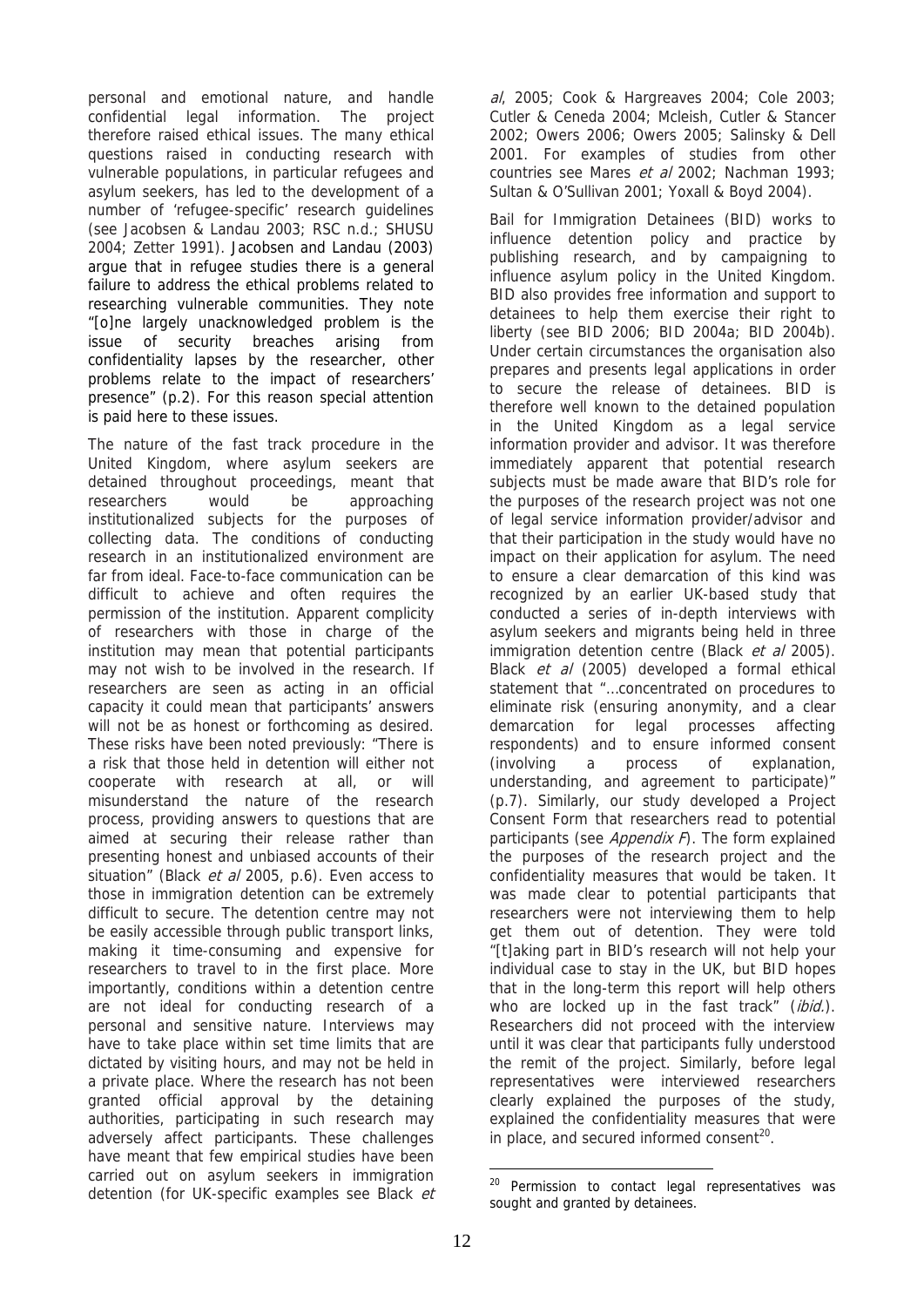Interviews with detainees and legal representatives took place over the telephone. This is not ideal, and particularly in the case of the detainee interview, it raises questions about informed consent. Piper and Simons (2005) explain the concept of informed consent thusly, "…those interviewed or observed should give their permission in full knowledge of the purpose of the research and the consequences for them of taking part. Frequently, a written informed consent form has to be signed by the intending participant" (p.56). Because interviews took place over the telephone, subjects did not sign the Project Consent Form. Instead, researchers read the form to subjects over the telephone and, with their understanding and permission, signed on their behalf. The reasons that face-to-face interviews are preferable to telephone interviews are clear. Had interviews taken place at the immigration removal centre however, privacy may have been compromised. First, it is likely that interviews would have taken place in a visiting room where conversation between researcher and subject may have been overheard. Second, this would have alerted officials to the fact that detainees were participating in the study. The decision to conduct interviews over the telephone ensured that the privacy of the subject was protected (subjects spoke to researchers over the telephone in their private room), and that the subject's participation in the study was not general knowledge. While it is true that a consent form could have been posted to detainees, mail is monitored and, as such, this may have alerted staff to the subject's involvement in the study. Interviews were conducted in a language chosen by the detainee and the research team is confident that detainees fully understood: (a) that their involvement in the study was voluntary, and; (b) that their involvement in the study would have no bearing on their asylum application. All data was collected and stored in accordance with data protection standards to ensure confidentiality<sup>21</sup>.

The first stage of the research — court monitoring — collected quantitative data through passive observation. Court monitors were given a simple 2-page Court Monitoring Form (see Appendix E) and were asked to observe court proceedings and note basic details about the hearing (for example, whether the applicant had legal representation or whether a request for adjournment was made). Court monitors had the option to record observational notes; however, the emphasis here was on the collection of quantitative data. The second and third stages of the research detainee interviews and legal representative

interviews — collected qualitative data with the use of a structured interview. The Detainee Interview Form (see Appendix G) was designed to gather qualitative information on how asylum seeker's felt about the rapid assessment of their asylum claim. The emphasis here was on the presentation of their asylum claim at the appeal hearing (so for example individuals were asked to describe what happened at their appeal and how they felt about the Judge's decision). Individuals were also asked to comment more generally on the fast track procedure. Similarly, the Legal Representative Interview Form (see Appendix H) was designed to gather qualitative information on how legal representatives dealt with the inherent pressures of arguing for an asylum claim that was being processed within the fast track procedure. Here, the emphasis was on the particular case that was observed by BID and so legal representatives were asked if they knew why their client's case was being processed in the fast track procedure, what types of applications (if any) they had made, and if they were given enough time to adequately prepare the case. Legal representatives were also asked to comment more generally on the procedure. The final stage of the research — the tracking exercise collected data on the progression of the sample cases through the system. Detainees who remained in immigration detention sixty days after BID observed the last appeal hearing were interviewed again (see *Appendix I*) and asked about removal barriers.

## Conducting the Research

The first phase of the research  $-$  court monitoring  $-$  took place during a one-week period in March 2006. During this period researchers acting on behalf of Bail for Immigration Detainees observed all Super Fast Track asylum appeal cases that were heard before the Asylum and Immigration Tribunal (AIT) at Harmondsworth Immigration Removal Centre (IRC). The Super Fast Track Facility at Harmondsworth IRC has 3 on-site court facilities that can each process 2 asylum appeal hearings a day. Depending upon the volume of cases, a maximum of 30 appeals can be heard each week. During the week that BID was monitoring cases, the AIT heard 22 cases. A preliminary visit to the court facilities by the author and the Executive Director of BID ensured that researchers would gain full access to the court proceedings. Although the courts are open to the public, it was felt that cooperation with the court clerks would be essential for the success of this phase of the research project. The court clerks were agreeable to monitoring taking place, and offered to give researchers the information necessary to fill out

 $\overline{a}$ <sup>21</sup> Additionally researchers signed a confidentiality form to protect the privacy of research participants.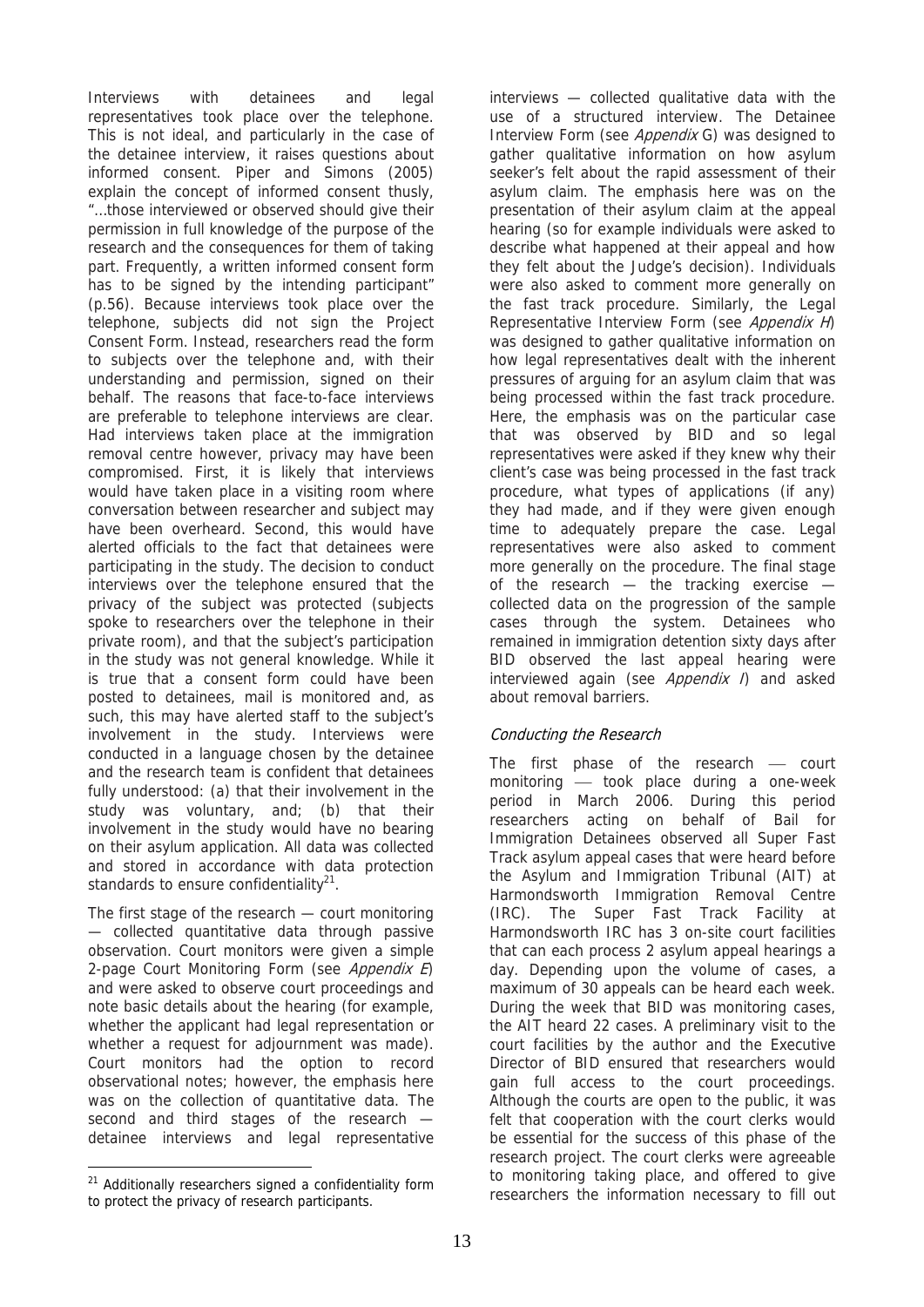the 'Basic Information' section of the Court Monitoring Form (see *Appendix E*) before the court was in session. 11 researchers (with one researcher assigned to one hearing) monitored all of the fast track asylum appeal cases that were heard before the AIT during this one week period (22 cases).

The second phase of the research  $-$  detainee interviews - took place shortly after appeal hearings were observed. In all but one of the 22 cases, an interpreter translated court proceedings to the detainee. This information was recorded on the Court Monitoring Form and the research team was able to assign detainee interviews to researchers with the appropriate language skills. Researchers contacted detainees whose cases had been observed over the telephone and asked if they would agree to be interviewed about their experience<sup>22</sup>. Interviews took place over the telephone and lasted approximately 10 to 15 minutes. In total, 16 of the 22 detainees participated in these interviews $^{23}$ . The third phase of the research – legal representative interviews ⎯ took place after the detainee interviews. With limited success, researchers contacted legal representatives of the 22 detainees whose cases were observed and asked if they would agree to be interviewed about their experience working within the fast track procedure. In total, seven legal representatives participated in these interviews<sup>24</sup>.

 $\overline{a}$ 

 $24$  Researchers attempted to contact all of the legal representatives that were involved in the 22 cases, but had only limited success in contacting legal representatives who were working under strict deadlines and were often away from the office or preparing a client's case. However, all the legal representatives with whom researchers made contact agreed to participate in the study.

The fourth and final phase  $-$  the tracking exercise  $-$  took place sixty days after the last appeal hearing was observed. The 'Super' fast track facility at Harmondsworth enables an initial decision on an asylum application in 2 to 5 days and aims to shorten the entire process — from assessment to removal — to just 4 weeks. However, difficulties in obtaining travel documents and non-cooperation from the country of origin may mean that unsuccessful applicants are detained well after they have been served with a removal order. The research team learnt about the location of an individual (whether they had been released to a UK home address, removed from the UK, or remained in immigration detention) through the IRC switchboard. Where possible researchers contacted individuals who were still in detention and conducted a further interview (see *Appendix I*). The tracking exercise revealed that 6 of the detainees were still in immigration detention 60 days after BID observed the last appeal hearing<sup>25</sup>.

An early concern that arose during the planning stages of the study was whether or not the presence of researchers in court would have an impact upon court proceedings. The impact of the observer on the observed has been discussed by Jones (2005): "Observers always have some kind of impact on those they are observing who at worst, may become tense and have a strong sense of performing, even of being inspected" (p.140). In order to make researchers as unobtrusive as possible, BID instructed researchers on appropriate dress and behaviour in court. Although the courts at Harmondsworth are open to the pubic, in most instances the researcher was the sole outside observer present. Comments from some of the Immigration Judges during proceedings made it obvious that the presence of researchers during the week did not go unnoticed by the judiciary. However, it is impossible to determine if the presence of researchers impacted upon court proceedings.

Most of the detainees in the study spoke two or more languages, however many did not speak English or were not comfortable enough with their English language skills and the interview took place in another language. Fortunately, BID was able to access its network and find researchers who had a demonstrated interest in asylum and immigration issues, and who had a wide array of language skills. Researchers who conducted telephone interviews with detainees in a language other than English later translated the interview

 $22$  As noted previously, detainees spoke to researchers over the telephone in their private rooms. Researchers phoned the switchboard at Harmondsworth and were given the extension number of the detainee's telephone.

 $23$  Researchers were unable to contact six of the detainees whose cases were observed. In three of these cases this was because of a language barrier (this research was unfunded and BID was unable to find volunteer interviewers who would be able to conduct the detainee interview in the necessary language). In the other three cases the detainee had been released from immigration detention and BID was only able to learn of the (temporary) address for one of the detainees (this detainee was sent a letter but unfortunately BID received no reply). BID was able to interview the legal representatives that worked on two of these cases. All of the detainees with whom researchers made contact agreed to participate in the study.

 $25$  Researchers were able to interview 4 of these 6 detainees. We were unable to interview 2 of these detainees because of a language barrier.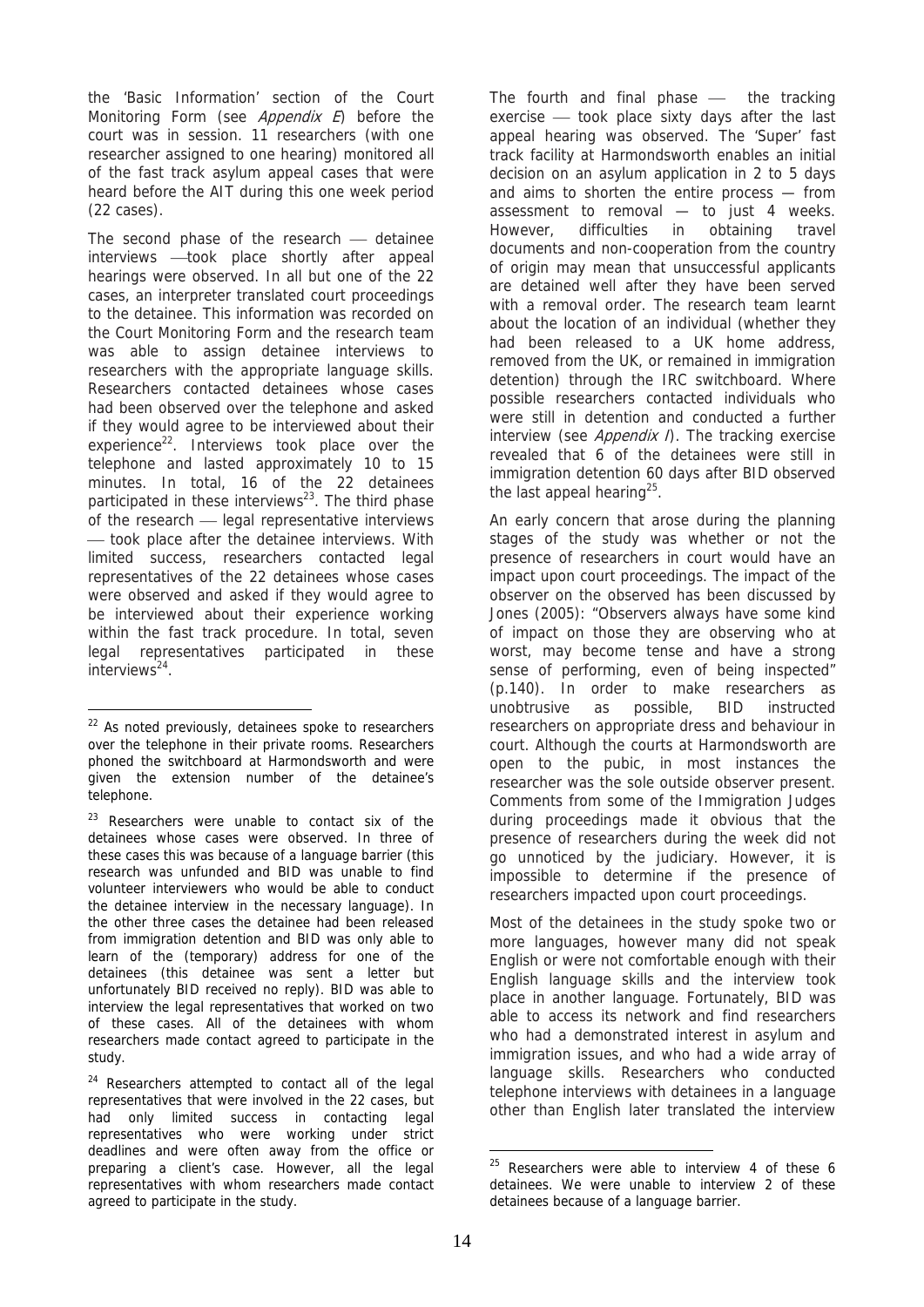form for the research team at BID. In some cases researchers submitted a form with the both the interview language responses and the English translation underneath (although this was not standard procedure).

The language barrier was one factor that contributed to a small sample size. The research was unfunded and in some instances BID was unable to find volunteer researchers who would be able to conduct detainee interviews in the necessary language. BID observed 22 asylum appeal hearings and interviewed 16 of the 22 detainees whose cases were observed. 4 of these 22 detainees were unable to be interviewed because of a language barrier. During the tracking exercise the language barrier meant that BID was able to interview only 4 of the 6 detainees who remained in immigration detention $26$ . The language barrier was not the only, or even the most significant, factor that contributed to the small sample size. First, although it is likely that BID would have been able to find researchers with appropriate language skills, the speed of the fast track procedure meant that the research team was not afforded the necessary time to do so (by the time a researcher was found it is likely that the detainee would no longer be in immigration detention). The fast pace of the fast track procedure also made it difficult to contact legal representatives who were often away from the office or preparing a client's case $27$ . Second, the research was unfunded and, as such, it was decided that asylum appeal hearings would only be monitored for a one-week period. The resultant sample size of 22 cases is nonetheless respectable, and, given that the research was unfunded, it is remarkable that so many detainees were able to be interviewed. The research team is confident that the sample is representative and this small-scale study illustrates a number of serious injustices and inefficiencies in the fast track procedure.

The following section presents the results of the study $^{28}$ . In general, the findings dispute the government's argument that safeguards are built into the fast track procedure.

#### Lack of Time to Gather Evidence Risking Breaches of Detention Policy

The decision to place an asylum claim in the fast track procedure is made on the basis of the screening interview when an applicant claims asylum (either at a UK port, an Asylum Screening Unit or at a local enforcement office). Immigration officers who conduct these screening interviews are not expected to engage in any analysis of asylum claims (Great Britain 2006b). According to the Fast Track Process Instructions these Officers must however "…be alert to asylum claimants who may be suitable for the Detained Fast Track (DFT) process," and, in cases where a claimant is not referred to the process they must "…enter a note of the reasons for non referral" (Great Britain 2006b). Based upon the limited information gathered at the screening interview, the National Intake Unit (NIU) decides if the case is suitable for the fast track procedure.

Government policy on detention, contained in the OEM, states that certain categories of people should be detained "in only very exceptional circumstances". Among them are survivors of torture (Great Britain 2006a, para. 38.3). However, court observation data gathered during this study suggests that survivors of torture are being detained at Harmondsworth. In four of the 22 cases, allegations were made that the applicant had been a victim of torture (Cases F, G, T and S). When asked "Do you know why your client was chosen for the fast track procedure?", the legal representative of Case T replied, "No. They thought they could complete the matter quickly... He was a torture victim. I don't really know why he was in the fast track as [the applicant's country of origin] is not on the White List $129$ . Case E provides an example of a case where an allegation that the applicant had been a victim of torture and was suffering from mental health problems was made, but was not considered by the Immigration Judge. In her request for the case to be taken out of the fast track, the legal representative informed the Judge

<sup>26</sup> The other 2 detainees were released from immigration detention before the second phase of the research began. One individual was granted asylum and the other individual had his case removed from the fast track procedure and he was released from immigration detention. Unsuccessful efforts were made to contact these individuals through a letter.

 $27$  At first glance the number of legal representatives who participated in the study seems small. However, the number of potential subjects from the legal representative pool was extremely small. Of the 22 detainees whose cases were observed, only 9 had legal representation. 7 legal representatives, two of which worked on the same case, participated in the study.

<sup>&</sup>lt;sup>28</sup> The following section is an excerpt from the report Working against the clock: Inadequacy and Injustice in the Fast Track System (Oakley & Crew 2005). The author was responsible for analyzing the data collected from the study and presenting the findings in the final report.

<sup>&</sup>lt;sup>29</sup> The 'White List' refers to countries that the Secretary of State deems there to be, in general, no serious risk of persecution (see Appendix C).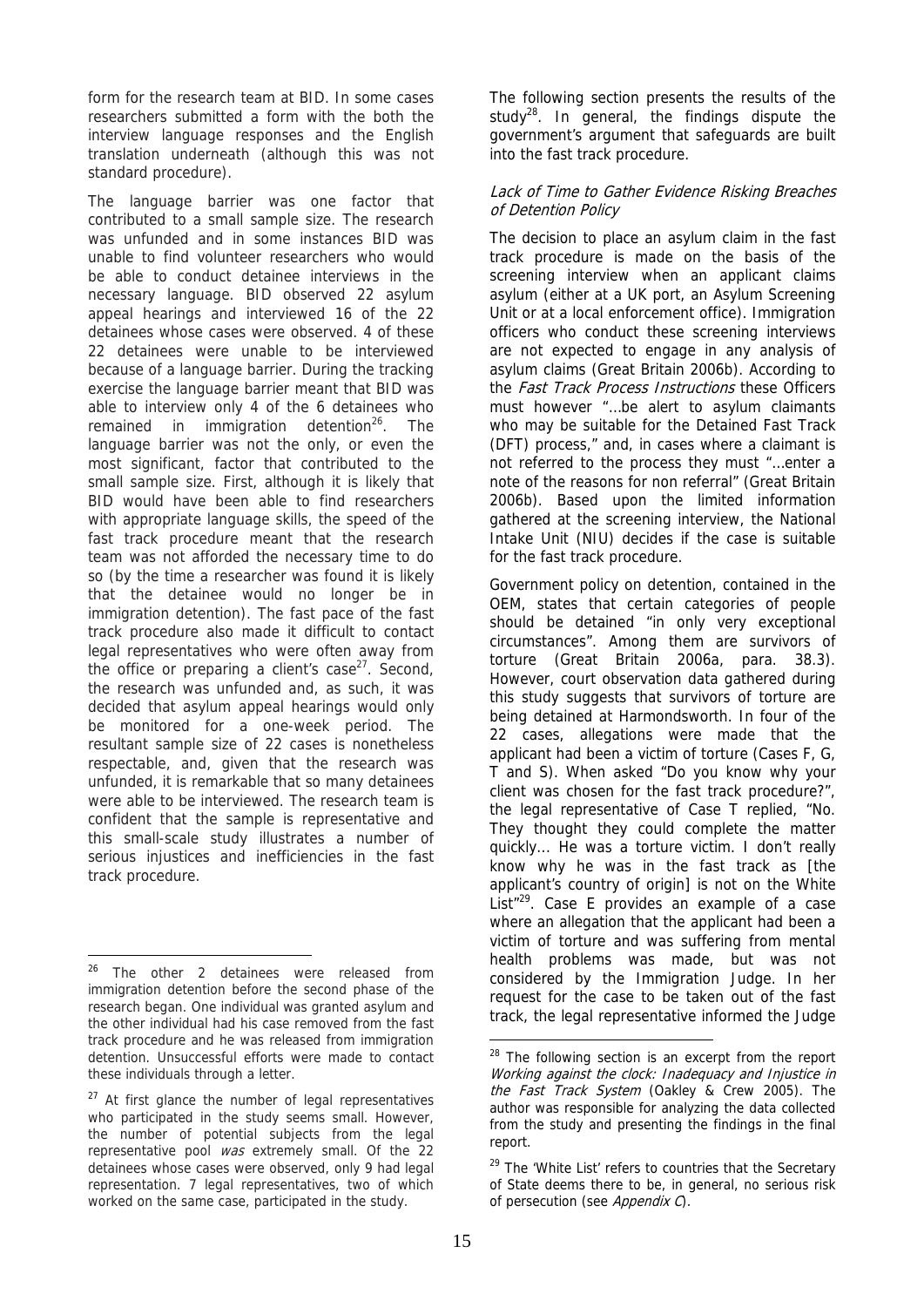that a medical and psychological assessment appointment had been made for the appellant on a date that was outside of the fast track timeframe. While the Judge did allow for the case to be removed from the fast track it was not on this basis but rather on the grounds of a large amount of supporting documentation that could not be dealt with within the fast track time frame. Neither the appellant's claim that he was a torture victim nor his current mental state was considered in court. Yet it was only once the applicant's case had been removed from the fast track procedure that the torture allegation could be (and was) substantiated.

## The Merits Test and Crisis in the Funding Regime

All fast track detainees are entitled to publicly funded legal representation during the initial stages of their asylum application and at interview. This is known as Legal Help. However, they may not be entitled to publicly funded legal representation for any appeal against refusal of asylum depending on the merits of the case as perceived by their legal representative. Fast track detainees at Harmondsworth and Yarl's Wood are offered representation under a duty solicitor scheme that is run by the Legal Services Commission (LSC). Representation by a duty solicitor at the appeal stage (known as Controlled Legal Representation – CLR) is subject to satisfying the merits test for public funding. This means that only those cases that can be identified as having a moderate or better chance of succeeding in court are awarded public funding. Those cases where the chances of success appear to be borderline or unclear may also be awarded public funding (see ILPA 2005, p.250). If the prospects of success are considered poor (less than 50%) the representation for the appeal is to be refused. In a recent letter from the LSC to all fast track duty solicitors, legal representatives are reminded that:

In many fast track cases the prospects of success will be unclear because you will only have had a very limited amount of time to take instructions and prepare the case. You should grant CLR where the prospects are unclear or borderline. They may remain unclear until you have taken full instructions from your client on the reasons for refusal, applied the law to the facts, obtained any expert evidence or objective country material relevant to your case, interviewed any witnesses and had full disclosure of relevant documents from the Immigration Service/Home Office. (ibid.)

BID found that the merits test for public funding for legal representation represents a significant obstacle to fast track detainees' being able to obtain representation for their appeal in court. Many representatives are deciding that the prospects of success are less than 50%, leaving the detainee with no legal representation whereas the Home Office is always represented.

Court observation data showed that approximately 77% of the sample was deemed not to qualify for public funding at the time of their appeal. As a consequence, 13 of the 22 fast track detainees (approximately 60%) were not legally represented at their asylum appeal hearing<sup>30</sup>. The following exchange from the court proceedings of Case D also demonstrates that the concept of the merits test is sometimes not adequately explained to applicants:

Applicant: *I want to get in touch with an* organisation to find out why I don't have a representative in this case because in the forms that were read to me it does state I am entitled to a lawyer.

Immigration Judge: You had a representative in the interviews. You are not entitled as a right to have a lawyer here out of public funds and I did assure you that not having a lawyer would not prejudice your case. Lawyers are not charities.

Legal representatives on the duty solicitor scheme must strictly apply the merits test to all their cases. Representing a case that does not merit public funds can result in severe penalties for legal representatives and their firms. Under new rules soon to come into force, they could lose their contract to do asylum work if they do not win at least 40% of the asylum appeals they grant public funding to. Some solicitors who feel that their success rate will be lessened if they grant public funding for a fast track appeal may refuse to grant funding for a case which has some merit. Failing to represent a case that has merit or where the merits are "unclear" or "borderline" is contrary to LSC guidance, but BID fears that this is occurring. BID is also concerned that some solicitors may be refusing public funding when arguably the merits test is met and then requesting payment at the hearing on a private basis. Failing to represent a client or requesting payment when the merits test is met, are clearly unethical practices and BID was extremely disturbed to discover incidences of both amongst the sample. This is nothing less than complicit exploitation of an unfair system whereby lawyers and caseworkers carry out the initial stages of work on a case and then use the merits test as an

<sup>&</sup>lt;sup>30</sup> Five of the 22 detainees had publicly funded legal representation. Four of the 22 detainees had privately funded legal representation.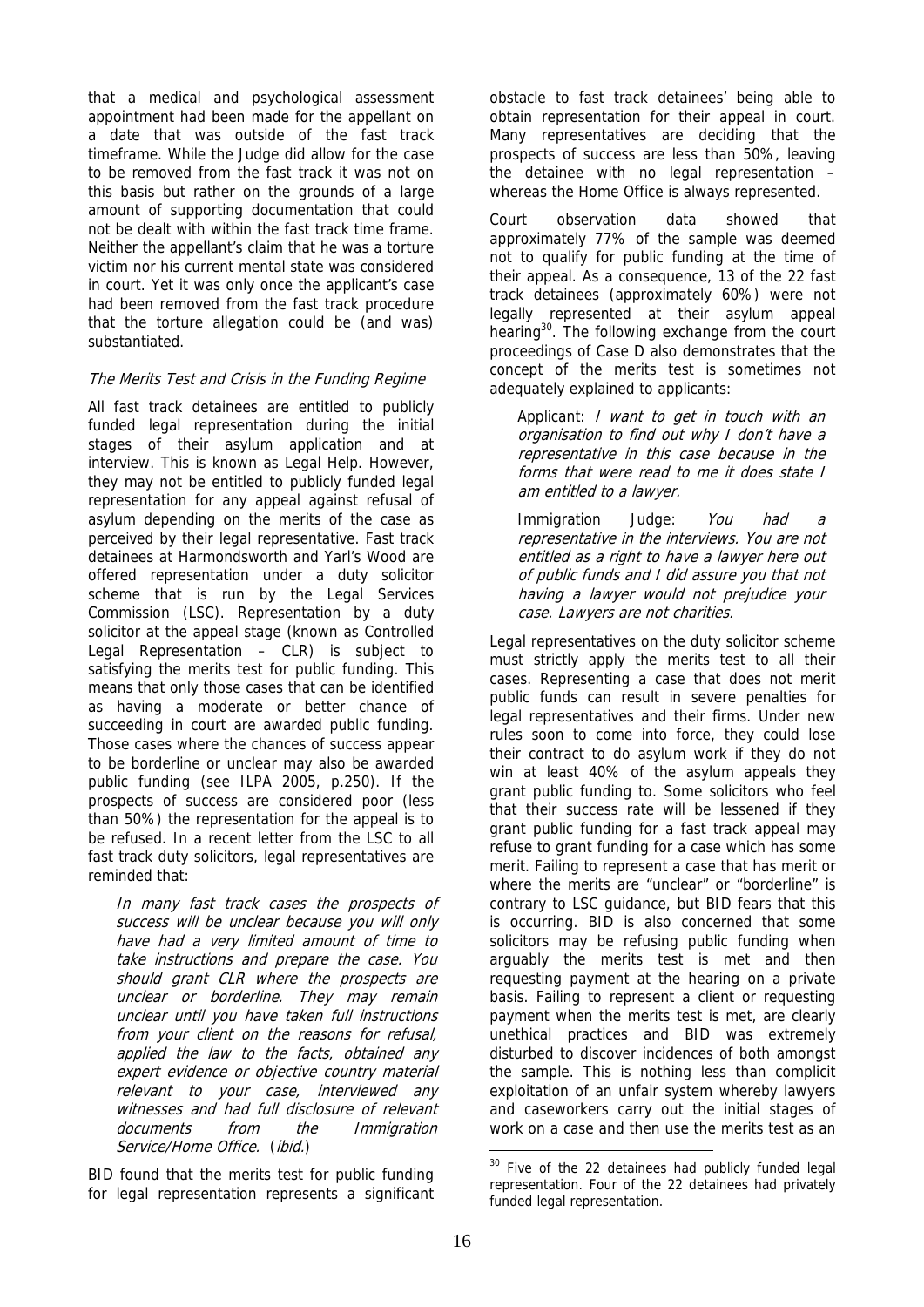excuse not to carry out their ethical duties of providing proper representation, dropping their client at the appeal stage. It is very clearly against Law Society guidance, best practice and is in breach of professional ethics. When asked, "If you did not have a lawyer at your appeal could you explain why not?", another detainee replied: "The lawyer said to me 'I don't have time'. He didn't tell me anything about a poor prospect of success." (Case N).

BID was able to interview nine of the 13 detainees who went before an Immigration Judge with no legal representation. Four of these 13 detainees said that they had been asked to fund their own legal representation. One detainee said: "[The lawyer] said you give me £1200 and I'll deal with your case. I didn't have the money so I represented myself" (Case R). The detainee of Case I was told by his legal representative that his case had merit but that the firm wanted £1,000 to represent him at appeal. He could not afford to pay so was unrepresented at his appeal. This is clearly in breach of the LSC guidance and also unethical and contrary to Law Society guidance. Legal representatives must refuse CLR in those cases where the prospect of success in court is assessed to be clearly below 50% (see ILPA 2005, p.250). However, the responsibility of legal representatives does not end once CLR is refused. Representatives must inform their client of their decision to refuse public funding and also give them a review notification form (also known as a CW4 form) which, in theory, enables them to challenge that decision $31$ .

BID was interested in finding out how many of the detainees in this sample were actually given a CW4 Form. Of the 9 detainees interviewed who went before the Immigration Judge without any legal representation, four said they had received a CW4 form and five said they had not. One detainee who received a CW4 form said that he did not know what it was, suggesting that some legal representatives may fulfil their obligation to give their client a form but fail to fully explain the situation to them (Case F). A second detainee said: "The CW4 was sent but only arrived the day before the court hearing, too late to do anything about it" (Case O). The condensed timeframe of the fast track means that some detainees are

"dropped" by their representatives on the day of their appeal hearing, making it impossible to seek alternative representation. In BID's view, this is often due to the insistence by the LSC that if funding is granted on the basis that the prospects of success are unclear, the decision must be revisited prior to the hearing. One legal representative expressed great dissatisfaction about the LSC's understanding of the fast track procedure:

LSC funding is also a massive issue because of the fact that the LSC does not understand the fast track procedure. In this case the LSC initially refused to cover the costs of translation because they were too high. We needed massive amounts of documentation translated and authenticated at short notice. To get a qualified person to do this at short notice is expensive. The LSC does not understand the specific time constraints that we are working under and they do not differentiate between fast track cases and those cases in the general asylum steam when they are making funding decisions. (Case E)

The experience of another legal representative also suggests that legal representatives may not be receiving LSC funding support within an appropriate timeframe: "We needed expert evidence in relation to newspaper reports of army membership... That was quite rushed, even given the adjournment. We really had to push the experts. I'm not sure if I got LSC funds in time" (Case J).

## Lack of Time to Adequately Prepare the Case

In most fast track cases, applicants are given only two days to appeal the initial decision to refuse the claim for asylum. During this time, the appellant and his legal representative, if any, must consider and draft full grounds of appeal. This would usually include formulating what will usually be complex legal arguments, supported by precedent, and gathering extensive supporting evidence. This may include a detailed witness statement, employment records, medical/psychological evidence or assessment and country specific information or expert evidence. Original documents frequently need to be obtained, translated and authenticated. Legal representatives have complained that the speed of the fast track procedure does not allow them to follow best practice in taking instructions from their client at the initial meeting that takes place on the day of the asylum interview. One said:

> ...you are always flying by the seat of your pants. You are working against the clock... Outside the fast track you have time to go away and come back, which

 $\overline{a}$ <sup>31</sup> "...if you refuse CLR you must inform your client of their right of review and provide them with CW4 having completed you part. You can assist your client in completing the application for Review under Legal Help. If they wish to apply for a Review, and an appeal is lodged or to be lodged, it is best practice to notify the AIT of this and ask that the appeal not be listed until the Funding Review Committee has heard the appeal", 'Immigration specification of the General Civil Contract'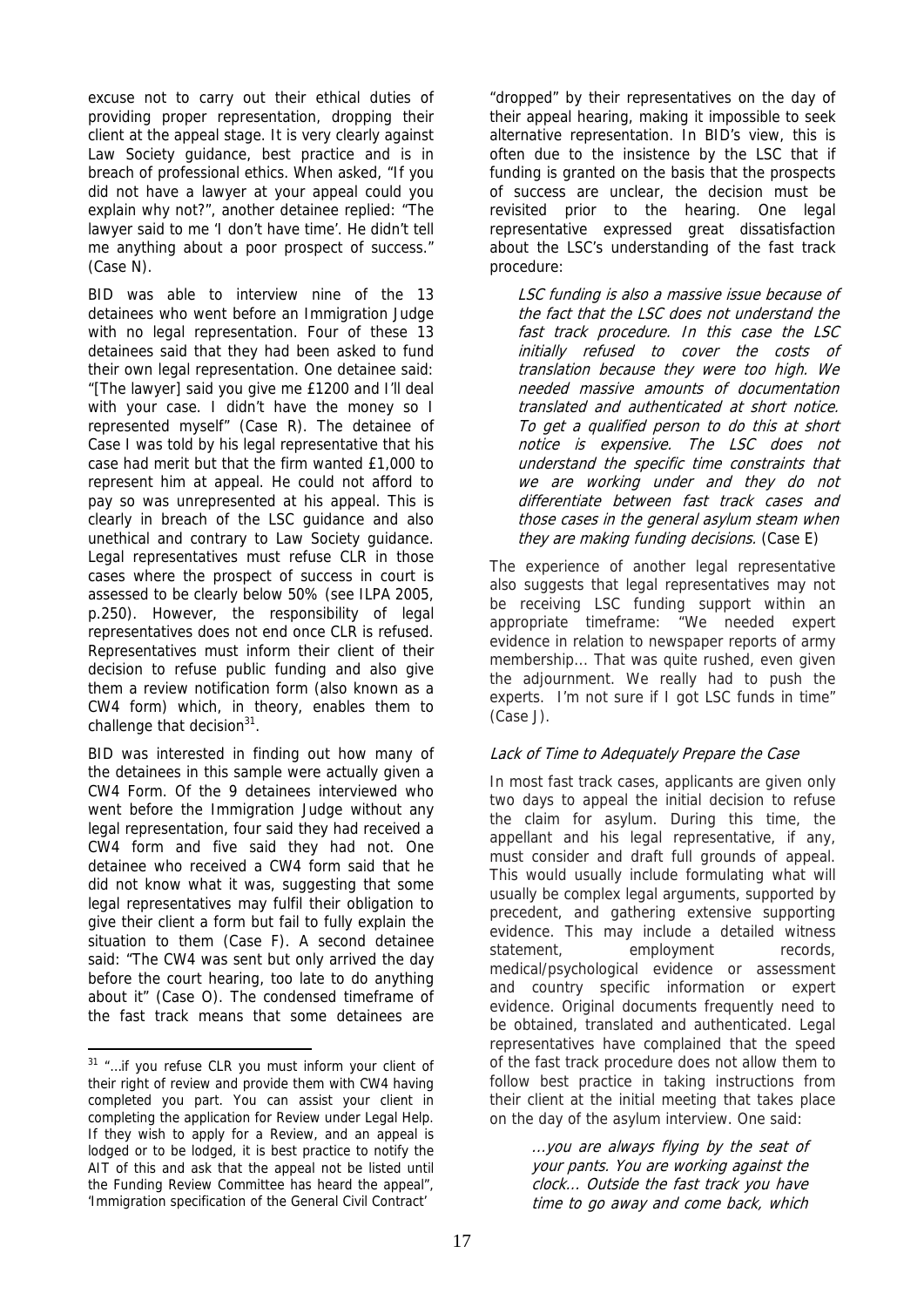is better... You don't have to overload the client with information and then start taking instructions on a potentially traumatic history. In fast track you have to do this all at once. Any longer than the three hours [allocated for the meeting], you or the client are not thinking straight...I wouldn't advocate this system, it has huge problems. It would be better to have time to go away and clarify and have time to come back and take further instructions. (Case K)

In six of the 22 cases a request was made for more time at the appeal stage, in order to gather supporting evidence. This request was granted in four cases. Of the 16 fast track detainees that were interviewed, eleven said that they were unable to gather evidence in time for the appeal. It is clear that this lack of time leaves detainees feeling harshly-treated and disadvantaged by the system. The following statement was made by a detainee whose request for more time was refused in court:

To appeal you need grounds and evidence to show in court. Two days is not enough for someone to find evidence to work on his case so he can stand strong in court. You do appeal because you can but you are not appealing in confidence. You have no time and the lawyer has no time to look at your case and where you are weak and where you are strong. So you are pushed to appeal with no evidence…If you have evidence in court, then you have confidence. If you have nothing, no one will listen to what you are saying. They [the Home Office] had evidence and the time to work on the case and our weaknesses. (Case K)

None of the legal representatives who were interviewed felt they were given sufficient time to properly prepare the client's appeal. One of the legal representatives, who was able to get her client removed from the fast track, explained the difficulties in preparing an appeal in the given timeframe: "...basically time limits are absolutely horrendous...The way we get documentation in piece-meal fashion from the Home Office in respect to the refusal makes preparation over a short period even harder" (Case E). The time pressures also affect cases that are adjourned to allow the applicant and his legal representation to gather supporting evidence. One legal representative made this observation in respect to a case where a short adjournment was allowed:

Interviewer: If you had had more time what else would you have been able to do to prepare your client's case?

Legal representative (Case J): We were disappointed with the expert evidence; we would have had time to get a better expert instead of one just ready to do a report at very short notice. We would have got a more detailed witness statement.

This suggests that even when flexibility is applied, the ability of legal representatives to adequately prepare their client's case is still compromised if the case remains in the fast track procedure. A legal representative who was able to get her client's case taken out of the fast track described the action she had taken:

…since his case has been removed from the fast track we were able to procure a country expert report. Certain information is not available in the public domain and since he is from a minority group in [country of origin] it is essential that we get a country expert to comment on the organisations he was a member of in [country of origin]. We definitely would not have been able to do this if the case remained in the fast track. (Case E)

#### Restricted Communication Between Lawyer and Client

One of the reasons that Harmondsworth was selected as a fast track facility is because of onsite court facilities. The Home Office states of Harmondsworth: "Legal visits take place seven days a week between 09:00 to 20:00. All legal appointments are facilitated within 24 hours of the request being made<sup>"32</sup>. Yet our study found that detainees have difficulties in accessing their legal representatives, whilst access to their clients for legal representatives was problematic and restricted. The legal representative dealing with Case K stated:

We got a phone call late in the day, the day before the interview. I tried to book a Legal Visit for the morning and no one was available on the switchboard to let me. I faxed to book a legal visit at 10 a.m. and I got there at 9:30 or 9:45 but it's up to them how quick they are with security.

The representative dealing with Case M stated:

One of my colleagues has had to go three times to Harmondsworth for appointments with fast track clients on the rota, and each time it was cancelled. She had to wait outside because they had problems getting an interpreter, and the guards would not let her

<sup>32</sup> Home Office documentation circulated to practitioners by ILPA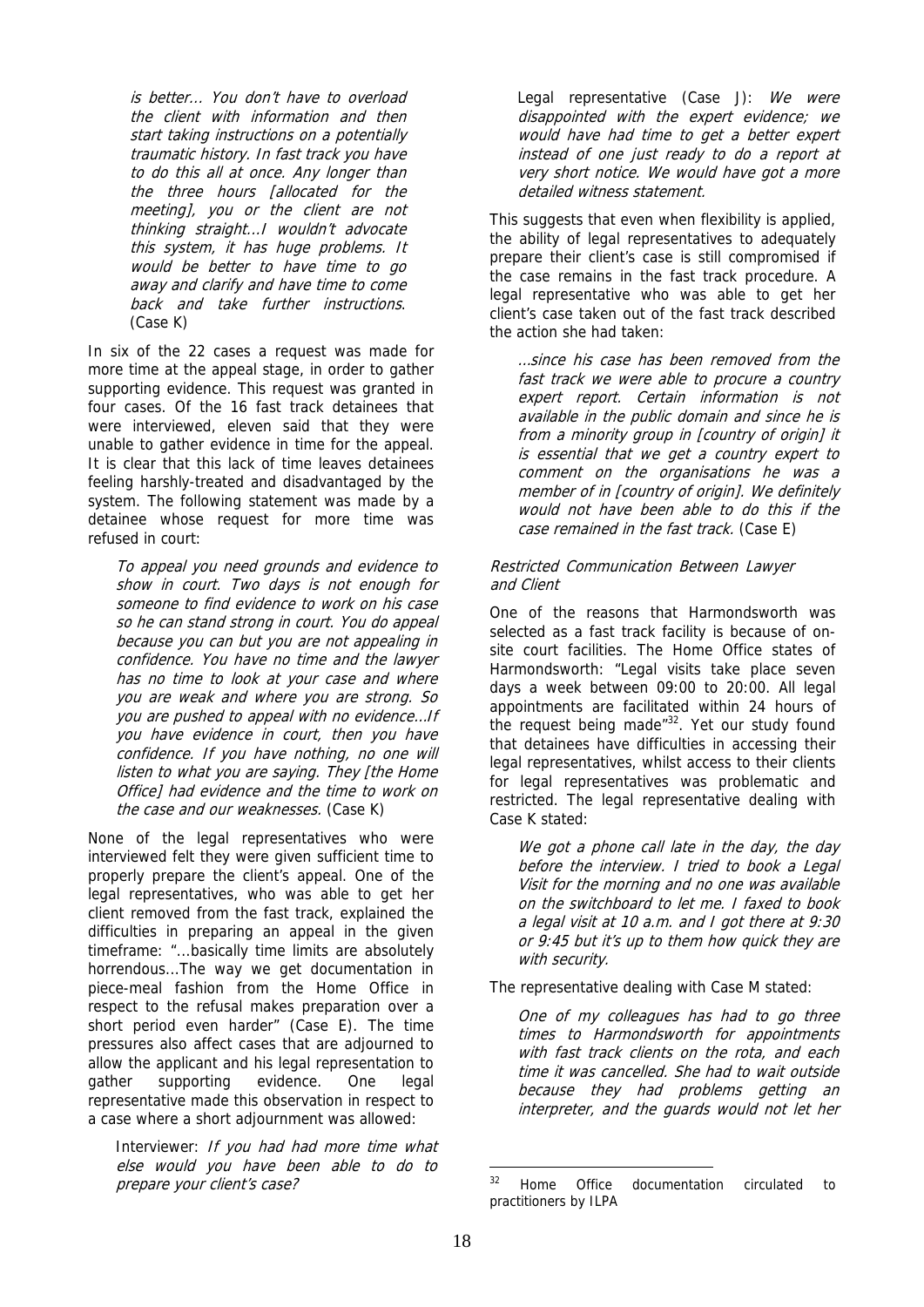in. They even asked her, at the guard house, to wait in the MacDonald's!

#### Widespread Confusion About the System Amongst Detainees

The Office of the Immigration Services Commissioner (OISC) includes in its training to immigration caseworkers a list of information that the client needs to be given at initial interview, which includes explaining fairly complex legal points. This list includes: confidentiality procedures; organisational procedures including complaints; the role of the representative; the role of any interpreter present; the asylum application process including refugee and European Convention of Human Rights definitions; that removal cannot take place pending the outcome of the claim unless it is certified as manifestly unfounded; that the application lapses if the applicant leaves the UK; the implications of the different grants of leave; the implications of a failed application. $33$ 

BID's research suggests that there is pressure on fast track legal representatives to take short cuts when giving initial information, adding to detainees' confusion, bewilderment, frustration and stress. In three cases, the detainee said that they didn't know that their case was being dealt with in the fast track and didn't understand what it was (Cases F, K and S). In response to the question "Who explained the process to you?", the detainee from Case K responded, "No-one. They just said your case is being fast tracked. When they said this, I didn't know what fast track was. I didn't know anything."

#### Lack of Legal Representation in Court at Appeal

Thirteen of the 22 detainees in our sample (approximately 60%) went before an Immigration Judge with no legal representation. Statistics released to BID under the Freedom of Information Act show that in January and February 2006, of 132 appeals, 72 appellants (55%) were not represented,<sup>34</sup> demonstrating that BID's sample was broadly representative. Our court observation data documents four cases where Immigration Judges assured applicants that their lack of legal representation would not prejudice their case. Through the court interpreter, one appellant was told by the presiding Judge, "The Home Office Presenting Officer and I are here to help you. You are not disadvantaged by your lack of representation". The Judge presiding over Case C

 $\overline{a}$ 

said that since the applicant was un-represented, she herself would "try to assist his presentation". In another case the Judge explained to the unrepresented applicant that she would ask him the questions that his representative would have asked (Case O). In BID's view it is not acceptable for Judges to suggest that the role of an absent legal representative could be assumed by either the Immigration Judge or the Home Office Presenting Officer (HOPO). The role of the Immigration Judge is to adjudicate the case, while the role of the HOPO is to argue against the asylum claim. It is not the responsibility of either to argue for the asylum claim and to suggest otherwise may give the detainee the misapprehension of the court process and the false impression that he would be wrong to assert his need for a legal representative.

In BID's view, it is not accurate for a Judge to suggest to an applicant that his lack of legal representation will not prejudice his case, especially when the case is being processed within the fast track procedure. It is unrealistic to assume that an individual who finds himself detained in a foreign country, who may be dealing with trauma and who may not understand English would be able to present his subjective case. It is out of the question that a detainee without legal representation could familiarise himself with UK immigration law within the given timeframe in order to adequately represent himself. Yet over half of the detainees in our study were forced into a position where they had to try to present their case without legal assistance.

#### Failure to Make Applications to have Cases Taken out of Fast Track

The advantages of taking the case out of the fast track for the preparation of evidence and the ultimate success of the case have been highlighted above. Yet the picture which emerged from the research was of a great proportion of un-represented detainees who had no capacity to make the legal applications to adjourn their case or to remove it from the fast track<sup>35</sup>. Out of a total of 22 hearings observed, only four applications to remove the case from the fast track were made, only three applications for adjournment were made and only one application for bail was made<sup>36</sup>. A legal representative who

<sup>33</sup> OISC training materials, 2005

<sup>34 2006, 69</sup> appellants were represented at their appeal and 31 were not. In February, 63 were represented and 41 were not.

 $35$  Paragraph 28(1) and Paragraph 30(1) of The Asylum and Immigration Tribunal (Fast Track Procedure) Rules 2005 outline the provisions for adjourning and removing a case from the Fast Track respectively.

<sup>&</sup>lt;sup>36</sup> In a few cases, legal representatives interviewed said that these applications had been made prior to the hearing but were not made by the barrister in court and so were not encountered by our court monitors.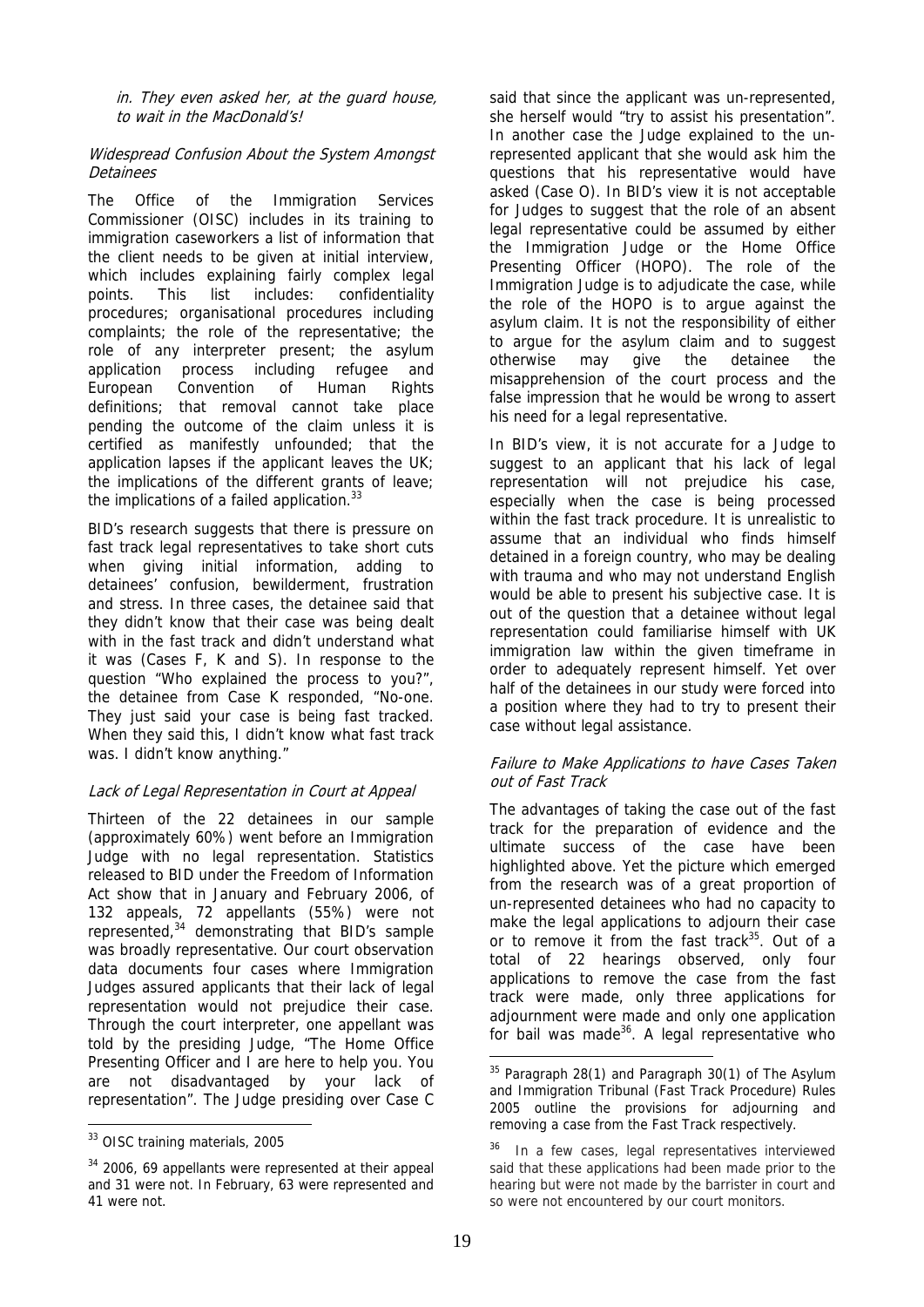had made an application commented, when explaining why her client's application was refused: "...[the] Judge was confused about whether he had the power to de-fast track the case and that was why it had to be argued on the day of the appeal" (Case E).

One of the major reasons given for the lack of applications is the intense time pressures experienced by legal representatives. When asked if he had made any application at any stage for his client to be removed from the fast track, the legal representative involved in Case K replied,

No, there was insufficient time. We were battling even to present his case. There wasn't time to interview him properly and we had to conduct the interview by phone only. The only day I saw him was for five minutes on the day of his hearing.

The solicitor involved in Case T also suggested that the time constraint was the major reason why he did not attempt to get his client's case taken out of the fast track, even though that detainee claimed to have survived torture. To the same question he responded, "No. It was too quick. Although he was a torture victim he did not have any scars or torture marks". The solicitor's explanation here is unconvincing and BID finds the solicitor's strategy here very concerning. Where lack of sufficient time to put the case properly was so evident to the solicitor, it seems clear that he should have asked for an adiournment to seek more time and it was an error not to do so.

#### Lack of Access to Bail and Failure to Safeguard the Right to Liberty

ILPA advises fast track legal representatives that "it may be worth spending valuable time making a bail application on the first day on which instructions are received $137$  and emphasises that post-decision, separate applications should be made for bail and to remove the case from fast track at the appeal hearing $38$ . The General Civil

 $\overline{a}$ 

Contract also emphasises the importance of bail applications<sup>39</sup>. However, even in cases where detainees specifically requested that their legal representatives make an application on their behalf one was sometimes not made. One detainee stated "my solicitor wouldn't help with a bail application", and further explained:

My solicitor didn't care that much. I asked him why I should be in the fast track because it meant that I couldn't access my documents or have my cell phone to contact anybody. He was with me during the interview. I asked my solicitor about bail so I could print off documents from the internet and my solicitor didn't want to do it because he just said 'They will not allow you'. (Case M)<sup>40</sup>

Another fast track detainee related a similar experience; he was told by his second solicitor that it was not worth applying for bail because he would be deported shortly (Case O). Of the 22 cases monitored in this study, only one application for bail was made at the appeal hearing.

#### Non-Removal and Continued Detention of Unsuccessful Fast Track Asylum Applicants

In 2005 there was an unannounced inspection of Harmondsworth IRC by HM Inspectorate of Prisons (Owers 2005). HMIP's report explains the isolation of some detainees who have been served with removal orders but who, for various reasons, cannot be removed: "…some detainees, fast tracked and refused, were still at Harmondsworth weeks or months later, awaiting removal. At this stage both the assigned caseworker and the assigned duty representative seemed to have disengaged from the case." (p.19)

The fast track aims to take applicants from their initial application through to integration or removal in approximately five weeks. The decision

<sup>37 &</sup>quot;...although if the client is a port applicant, paragraph 22(1B) of Schedule 2 to the Immigration Act 1971 means that bail cannot be granted until 7 days have elapsed from the date of arrival in the UK (and note the requirement in AIT practice direction 19.1 for the AIT to list the bail application within 3 working days of receipt "if practicable")" (ILPA 2005, p.18).

<sup>38 &</sup>quot;... detention has to be justified in accordance with normal detention criteria… Consideration should therefore be given to applications for (a) bail & (b) for the case to be removed from the fast track at the appeal hearing. These are separate applications. Justification has to be provided on a file if (a) is not pursued at the hearing (paragraph 24 of the Fast Track Specification)" (Ibid., p.26)

<sup>1</sup> <sup>39</sup> "The Asylum Adviser is required to consider whether a bail application should be submitted on the client's behalf. The Asylum Adviser should always consider making a bail application at the asylum appeal hearing. If an Asylum Adviser decides not to make a bail application at this stage they should record their reasons on the file. This will be monitored on audit. They must also inform the client of their right of review of the Asylum Adviser's decision and provide them with the review notification form CW4. Asylum Advisers are reminded that they may make a bail application at any stage in the proceedings where there is merit to do so".

<sup>40</sup> However, it should be noted that in this case the legal representative made an application for adjournment as well as a successful application to defast track the case. Thus this legal representative made two of the four applications made within the 22 cases observed.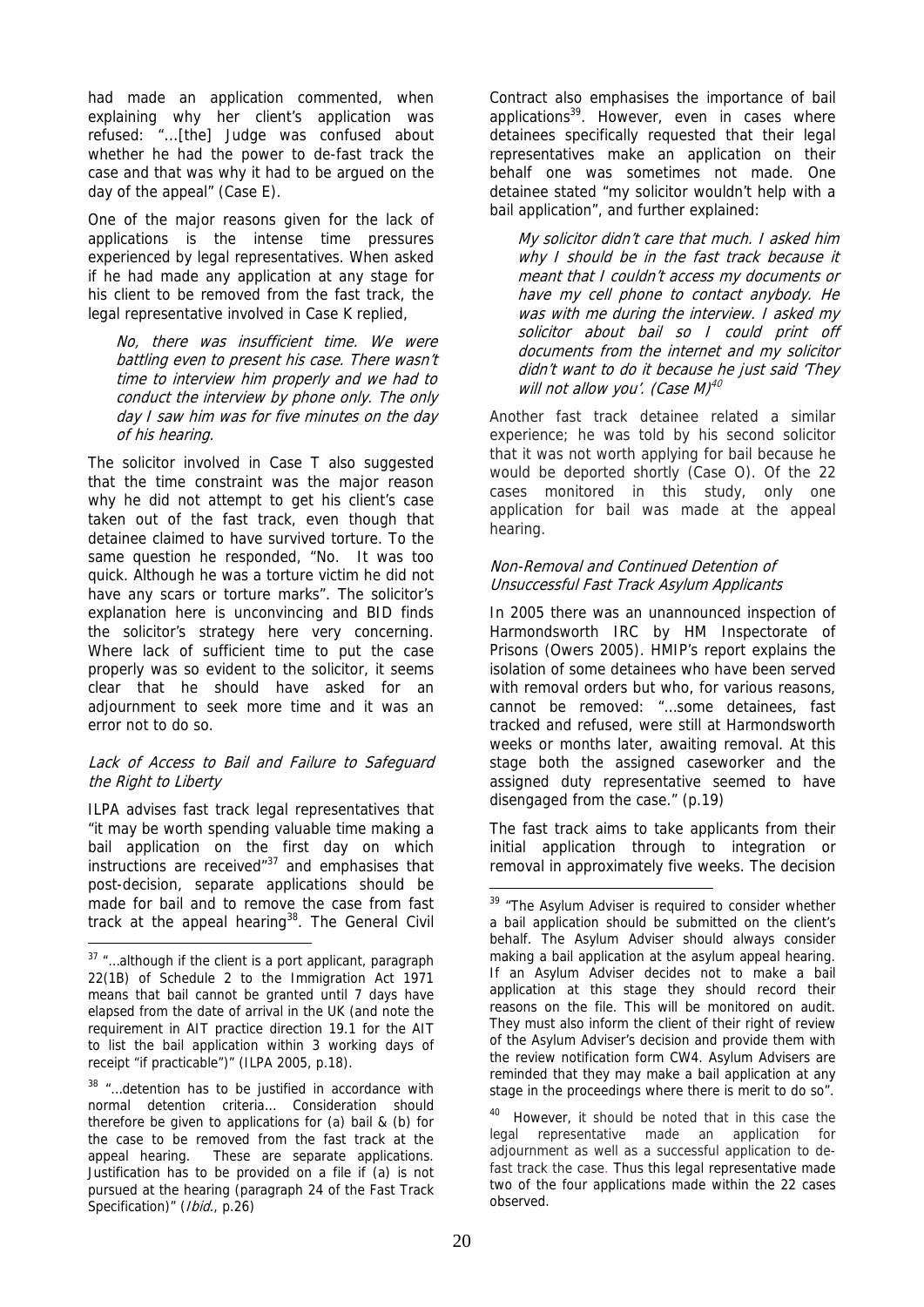to remove may not, however, immediately be followed by physical removal of the applicant. Administrative delay, difficulties in obtaining travel documents and non-cooperation or bureaucratic delay by the country of origin may mean that an unsuccessful applicant continues to be detained well after the decision to remove has been made. BID was able to learn about the decision from the appeal hearing we observed in all of the 22 cases. The decisions reached by the Immigration Judges are as follows: In 14 of the cases the appeal was refused; in two of the cases the appeal was adjourned; three cases were removed from the fast track procedure and therefore released from detention; in two of the cases the applicant chose to withdraw his claim for asylum, and; in one case the refusal of asylum by the Home Office was successfully appealed. At the end of the court observation period, 18 of the 22 detainees were still being held in immigration detention. This includes those cases where the asylum claim was refused (14), those cases where the case was adjourned within the fast track (2), and those cases where the claim for asylum was withdrawn and the applicant was awaiting voluntary return  $(2).$ 

Several of the detainees raised problems about their removal without prompting. They expressed frustration and desperation that they remained in detention following the exhaustion of their appeal rights, either because it is impossible in practice to remove them to their home country, or because there are considerable administrative delays by the Immigration Service in processing their removal. The following exchange from an interview with one of the fast track detainees (Case V) is representative of that frustration:

Interviewer: Have the Immigration Service given you a date for when you are going to be removed from the UK?

Applicant: No, they don't tell me anything.

Interviewer: If the Immigration Service are not sending you home quickly, do you know why?

Applicant: I don't know, probably they don't find it profitable to do it now. There's somebody here who signed - meaning consented - to be removed but it's been three months and they still keep him here. It's a real mess. I don't understand what they're doing.

Interviewer: How long do you think it will take for IS to remove you?

Applicant: Taking the example of other friends here, I can guess they could keep me for another three months, I would say.

One lawyer commented:

I think the system is unjust and unfair. We are not given ample time to prepare for bail hearings and the client is detained for a longer period than is necessary. The time the client spends in detention is not used to properly prepare the case. Even when the case is finished and determined the client is still stuck in detention. (Case V)

When BID made attempts to contact the 18 detainees who were detained at the end of their appeal, it was revealed that 12 of the asylum applicants were no longer being held in immigration detention and six were still detained. This means that almost one third of the fast track detainees included in this study (27%) have been in detention for a period of more than 60 days.

The findings of the research inform the wideranging concluding recommendations to the Immigration Service, Legal Services Commission, Immigration Judges, Legal Representatives, the public and detainees (see Oakley & Crew 2005, pp.36-37). Among other things, the report urges the Immigration and Nationality Directorate (IND) to establish a maximum period for detention for those detained for fast track processes, and asks the IND to provide an automatic independent review of detention of those in the fast track. One recommendation to the Legal Services Commission is to require publicly funded representatives to automatically present a bail application on behalf of their fast track clients. The report asks Immigration Judges to refuse to preside over fast track cases where a legal representative is not present. Finally, the report recommends that legal representatives make bail applications for all fast track clients, and it asks the public and detainees to put their concerns about the fast track procedure in writing.

# **Conclusions**

The European Council on Refugees and Exiles (ECRE) reason that determining states "…have a vested interest in ensuring that fairness is not sacrificed for speed and efficiency in asylum procedures" (ECRE 2005, p.10). States are obligated to ensure that individuals in need of international protection have access to fair refugee status determination procedures. This paper has examined whether this obligation is compromised by attempts to process asylum claims in a rapid manner. The findings suggest that safeguards that are in place are either not sufficient or are not being followed. Taken together, the data presented strongly suggests that the majority of accelerated procedures used by Member States to rapidly assess certain asylum applications do sacrifice fairness for efficiency.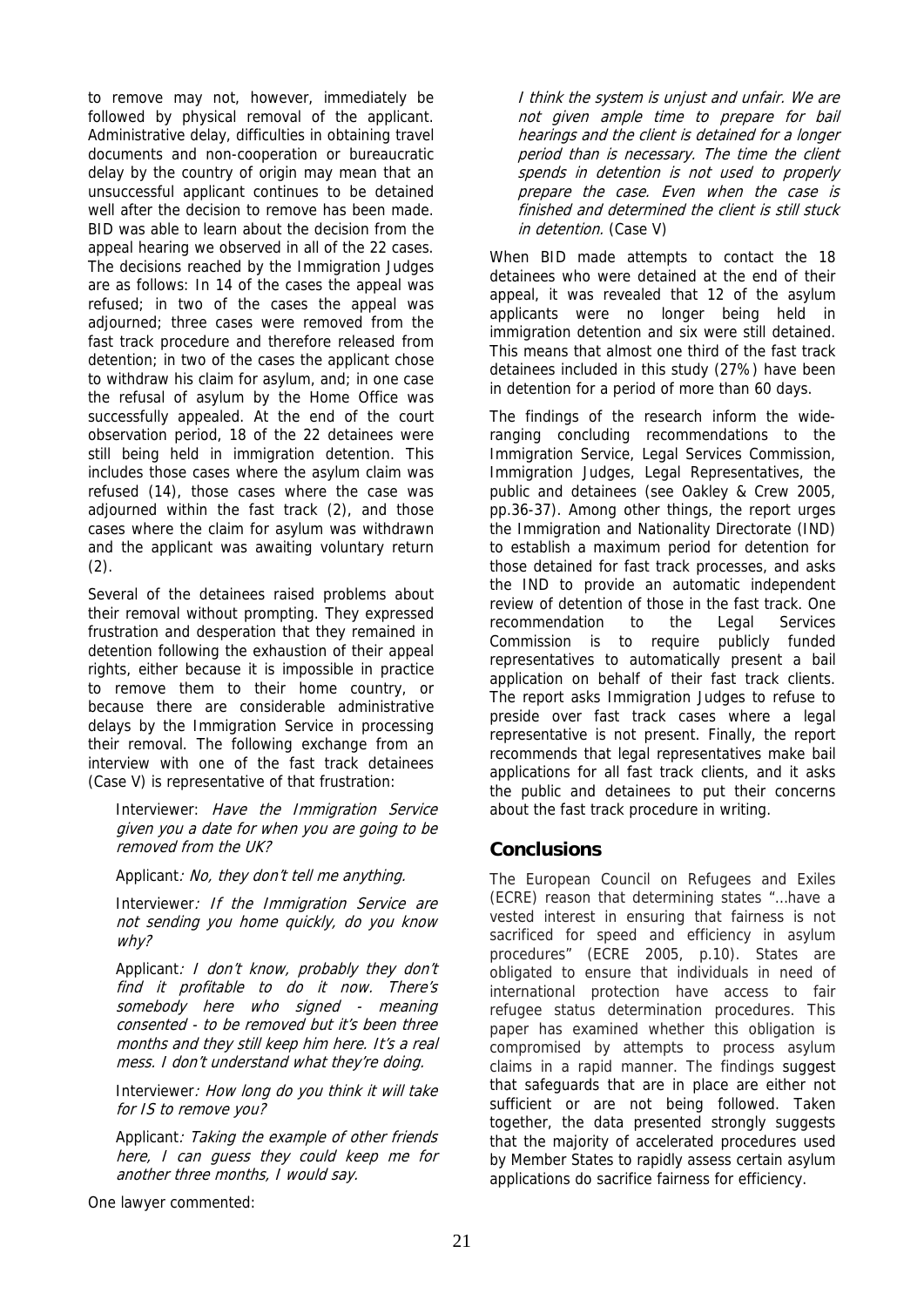## Current Implications

This paper suggests that that the accelerated procedures that are in operation in European Union Member States are an example of an exclusionary asylum policy. It has argued that these procedures are underpinned by an emphasis on speedily rejecting an individual's asylum application rather than on speedily accepting it. This is supported by the expansive criteria used in many Member States to deem a claim manifestly unfounded. It is also supported by the overwhelming reliance on procedural and formal grounds, rather than on grounds related to merit, in assessing the speed at which an asylum application should be processed. The concept of exclusionary asylum policies can be examined further by introducing the concepts of 'physical exclusion' and 'procedural exclusion'. Physical exclusionary asylum policies are those policies that physically block an asylum seeker's access into a country (for example, visa restrictions and carrier sanctions). Procedural exclusionary asylum policies are those policies that inhibit an asylum seeker's access to a fair hearing of their asylum claim when they are  $in a$  country of asylum (for example, restricted access to legal aid and diminished rights of appeal). The speed at which an application for asylum is processed in an accelerated procedure means that asylum seekers and their legal representatives often struggle to adequately present their case. In this sense an accelerated procedure may be said to be an example of an exclusionary asylum policy that involves procedural exclusion. It can also be argued in some cases that accelerated procedures also involve physical exclusion. In some Member States, individuals whose asylum applications are processed in an accelerated procedure are detained throughout the application process. The exclusionary nature of immigration detention is summarized by Bloch and Schuster (2005): "While deportation is an explicit form of exclusion from the territory of the state, detention is both 'enclosure' within a camp or prison, and exclusion from the receiving society" (p.493). In such instances then, an accelerated procedure is the ultimate example of an exclusionary asylum policy since it involves both procedural exclusion and (internal) physical exclusion.

## **The Way Forward**

At the time of writing, the fast track procedure was being piloted in 3 of the 10 Immigration Removal Centres in the United Kingdom. It has been indicated that the fast track pilot scheme will be "rolled-out" if successful (Great Britain 2005, p.36). This expansion will allow the government to meet its stated target of processing up to 30% of new asylum applications within a fast track

detained process (ibid.). This is a European Union-wide trend. Indeed, some Member States process the majority of asylum applications in an accelerated procedure. According to Human Rights Watch, the accelerated procedure in The Netherlands "...is regularly used to process and reject some 60 percent of asylum applications..." (HRW 2003, p.2). In Austria, all asylum applications are initially processed in an accelerated procedure and, within 72 hours, a decision is made to grant asylum, refer the case for further hearings, or refuse asylum $41$ . The fact that most Member States process - or plan to process - a large percentage of asylum applications in an accelerated procedure would seem to suggest that exclusionary accelerated procedures are well entrenched in the European Union; however, the process of harmonisation is ongoing. The European Union has announced its intentions to establish a Common European Asylum System by 2010. In light of this it is important to conclude by briefly considering proposals that have been put forth for fair and efficient accelerated asylum determination systems.

The first policy proposal to consider is the establishment of best practice guidelines for accelerated procedures. This suggestion has been put forth by the Committee on Migration, Refugees and Population. In a report presented to the Parliamentary Assembly of the Council of Europe (PACE), the Committee noted the "…urgent need for the development of either overall guidelines, to bring together best practice on accelerated asylum procedures, or for the development of specific guidelines on particular aspects of accelerated procedures" (Agramunt 2005). Examples of best practice would be for accelerated procedures to be activated only *after* the first instance of decision-making, and for such procedures to be informed by UNHCR's EXCOM Conclusion No. 30 (ECRE 2005, pp.43-44). The second proposal to consider is prioritization over acceleration. The European Council on Refugees and Exiles (ECRE) has suggested that instead of States' accelerating the processing of 'manifestly unfounded' claims, they should instead prioritize the processing of 'manifestly well-founded' claims. The organization suggests that measures be taken to "facilitate quicker decisions on obviously well founded applications for asylum" (ECRE 2005, p.38). The final proposal to consider, again put forth by the ECRE, may eliminate the need for accelerated procedures altogether (or at least during the first-instance decision-making

<sup>1</sup> <sup>41</sup> Austria's 2004 Asylum Law (effective 1 May 2004) has been described as the most restrictive in Europe (Homola 2003; Oezcan 2003).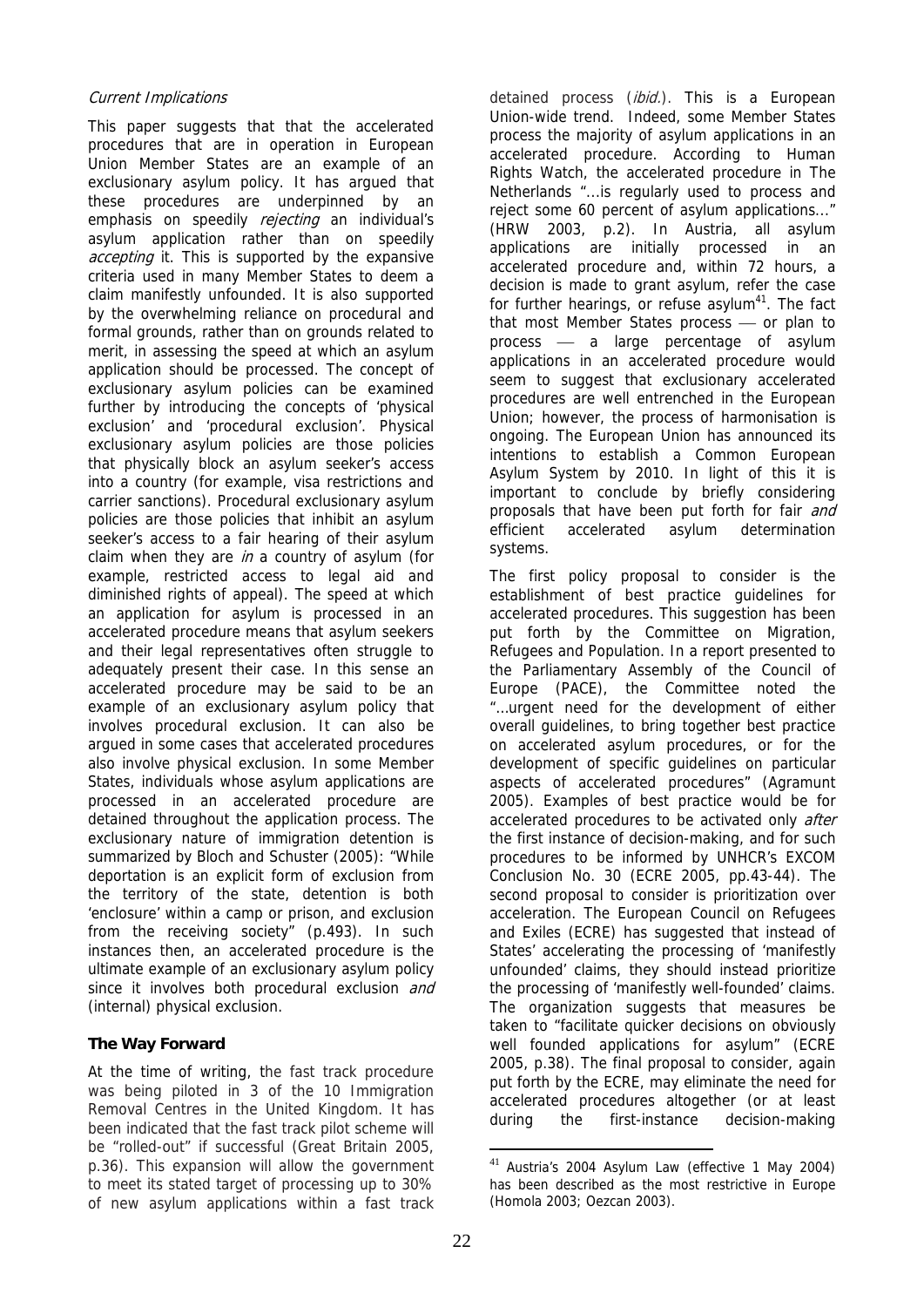process). This proposal, known as 'frontloading', "…is the policy of financing asylum determination systems with the requisite resources and expertise to make accurate and properly considered decisions at the first instance stage of the procedure" (p.38). This is supported by Bryne (2002) who writes "…if a refugee determination system is well resourced, it should be able to render judgments speedily without abridging safeguards. This ultimately saves costs, time and the integrity of the system". Frontloading ensures that every asylum application is given a thorough examination in a well-resourced refugee determination procedure.

These three proposals have put forth some valid suggestions for reconciling the two seemingly incompatible qualities  $-$  fairness and efficiency  $$ within refugee determination systems. All of these policy proposals have one thing in common. For any of them to be taken up seriously requires that protection, rather than deterrence, become the central focus of our asylum systems. By implication this means that the "culture of disbelief" — a mindset that has allowed exclusionary asylum policies to become the rule rather than the exception  $-$  must first be disbanded.

# **Bibliography**

Agramunt, P. (2005) Doc 10655 (2 August 2005), Accelerated asylum procedures in Council of Europe member states. Report of the Committee on Migration, Refugees and Population to the Parliamentary Assembly of the Council of Europe (PACE) on 2 August 2005. Strasbourg: Council of Europe.

Berthiaume, C. (1995) Asylum under threat. Refugees, Vol. 3(101). Geneva: UNHCR.

BID (Bail for Immigration Detainees) (2006) Bulletin for detainees in the fast track procedure in Harmondsworth and Yarls Wood. London: Bail for Immigration Detainees.

BID (2005) Submission from Bail for Immigration Detainees to the Home Affairs inquiry into immigration control. [online] London: Home Office. Available **havailable** from [http://www.biduk.org/pdf/detention\\_policy/HAC\\_i](http://www.biduk.org/pdf/detention_policy/HAC_i) nquiry\_2005\_BID\_response.pdf [accessed 01 March 2006]

BID (2004a) Notebook on bail (representing yourself in bail applications): Part two. London: Bail for Immigration Detainees.

BID (2004b) Notebook on bail (preparing applications for release): Part one. London: Bail for Immigration Detainees.

BID (2003) Inquiry into asylum and immigration appeals (the inquiry), House of Commons, Constitutional Affairs, Written Evidence. [online] London: The United Kingdom Parliament, Select Committee on Constitutional Affairs. Available from

<http://www.publications.parliament.uk/pa/cm200> 304/cmselect/cmconst/211/211we36.htm [accessed 01 March 2006]

Black, R., Collyer M., Skeldon, R. & Waddington, C. (2005) A survey of the illegally resident population in detention in the UK. [online] Home Office Online Report 20/05. London, Home Office. Available from: [www.homeoffice.gov.uk](http://www.homeoffice.gov.uk)  [accessed 22 July 2006]

Bloch A, Schuster L (2005) At the extremes of exclusion: deportation, detention and dispersal. Ethnic and Racial Studies, Vol. 28(3), pp.491-512.

Böcker, A and Havinga, T. (1998) Asylum applications in the European Union: Patterns and trends and the effects of policy measures', Journal of Refugee Studies, Vol. 11(3), pp.245- 267.

Boswell, C. (2000) European values and the asylum crisis. International Affairs, Vol. 76(3), pp.537-557.

Bryne, R. (2002) Future perspectives: Accession and asylum in an expanded European Union. In Bryne, R., Noll, G. & Vested-Hansen, J. eds. New Asylum Countries? Migration Control and Refugee Protection in an Enlarged European Union. The Hague: Kluwer Law International, pp.403-408.<sup>42</sup>

Byrne, R., Noll, G. & Vedsted-Hansen, J. (2004) Understanding refugee law in an enlarged European Union. *European Journal of* International Law, Vol. 15(2), pp.355-375.

CEU (Council of the European Union) (2004) Amended Proposal for a Council Directive on Minimum Standards on Procedures in Member States for Granting and Withdrawing Refugee Status 14203/03. Brussels: Council of the European Union.

Cole, E.K.H. (2003) A few families too many: The detention of asylum-seeking families in the UK. London: Bail for Immigration Detainees.

Cook, J. & Hargreaves, S. (2004) The health and medical needs of immigration detainees in the UK: MSF's experiences. London: Médecins Sans Frontières-UK.

<sup>&</sup>lt;sup>42</sup> This source was accessed electronically via The Refugee Law Reader [\(www.refugeelawreader.org\). F](http://www.refugeelawreader.org)or this reason, the author was unable to cite the page numbers in the in-text references.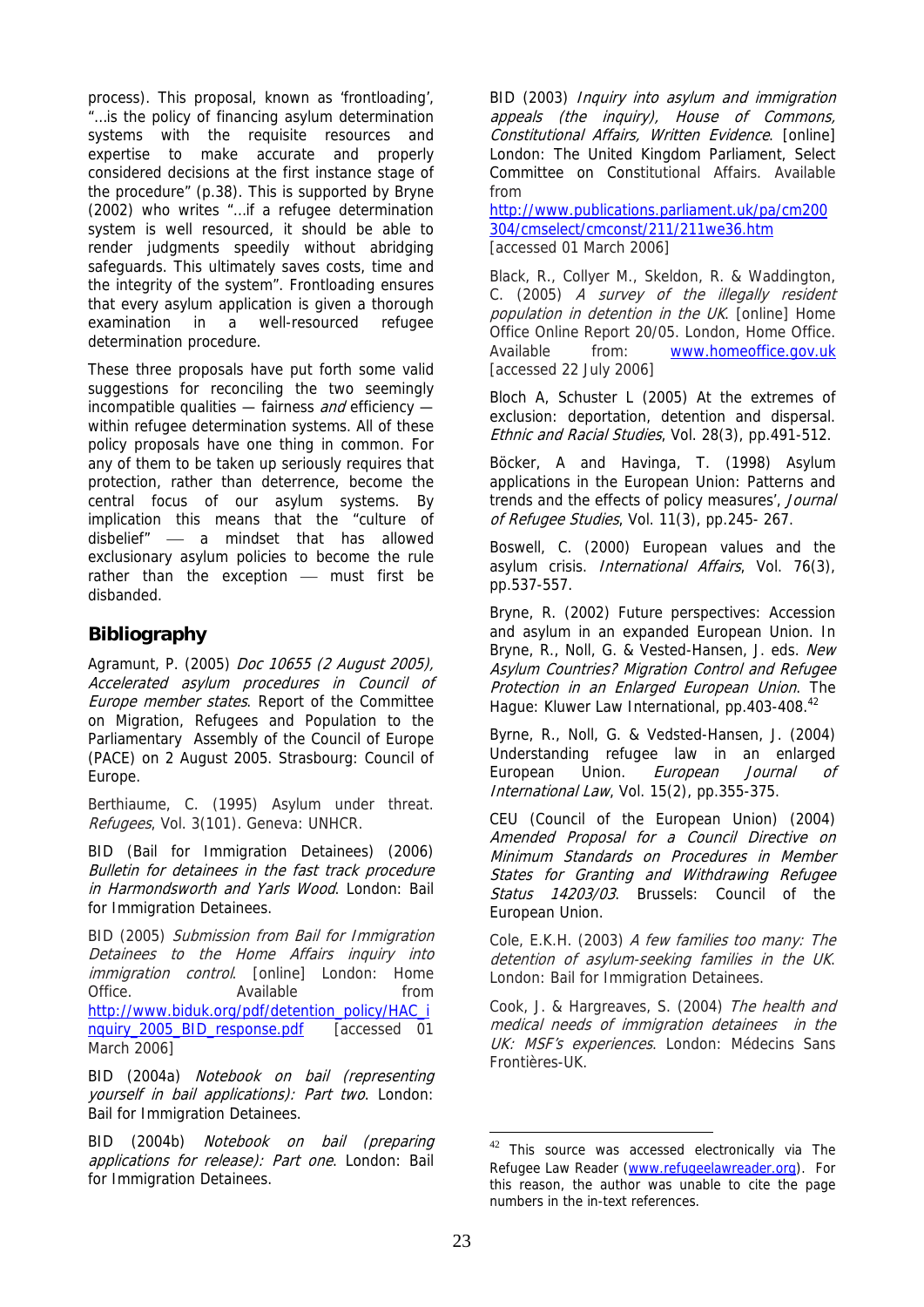Cutler, S. & Ceneda, S. (2004) 'They took me away': Women's experiences of immigration detention in the UK. London: Asylum Aid.

ECRE (European Council on Refugees and Exiles) (2005) Towards fair and efficient asylum systems in Europe. London: ECRE.

ECRE (2001) Study of free legal assistance. [online] London, ECRE. Available from: <http://www.ecre.org/research/legalassistance/pref> ace.shtml [accessed 27 July 2006]

ECRE & DRC (European Council of Refugees and Exiles and the Danish Refugee Council) (2000) Legal and social conditions for asylum seekers and refugees in Western Europe. [online] London,<br>ECRE. Available from: Available from: <http://www.ecre.org/conditions/2000/legalsoc.pdf> [accessed 22 July 2006]

Frelick, B. (1997) The year in review. In United States Committee for Refugees (USCRI) ed. World Refugee Survey 1997. Washington DC: USCRI, pp.14-19.

Great Britain. Home Office. (2006a) Operation enforcement manual. London: HMSO, IND.

Great Britain. Home Office (2006b) National Intake Unit - New asylum model Immigration Service operational instructions. London: HMSO, IND.

Great Britain. Home Office (2005*) Controlling our* borders: making migration work for Britain - five year strategy for asylum and immigration. London: HMSO.

Great Britain. Home Office (2004) Asylum statistics United Kingdom 2003. London: HMSO, IND.

Great Britain. Home Office (2003) Home office press release 074/2003: New UK fast track pilot for asylum claims. London: HMSO.

Great Britain. Home Office (2000) Written answer to a parliamentary question, 16 March 2000. London: The United Kingdom Parliament.

Guild, E. (2004) Seeking asylum: Storm clouds between international commitments and EU legislative measures. European Law Review, Vol. 29(2), pp.198-218.

Harvey, C. (2000) Dissident voices: refugees, human rights and asylum in Europe. Social & Legal Studies, Vol. 9(3), pp.367-396.

HRW (Human Rights Watch) (2003) Fleeting refuge: the triumph of efficiency over protection in Dutch asylum policy. New York: Human Rights Watch.

Husbands, C.T. (2001) Political asylum: The West European experience. [online] Fathom.com.

Available from: [www.fathom.com](http://www.fathom.com) [accessed 13 July 2006]

ILPA (Immigration Law Practitioners' Association) (2005) Fast track asylum determination procedures: how best to represent your clients. Continuing professional development training guide. London: ILPA.

Jacobsen, K. & Landau, L. (2003) Researching refugees: some methodological and ethical consideration in social science and forced migration. New Issues in Refugee Research, Working Paper No. 30. Geneva: UNHCR.

Jones, L & Somekh, B. (2005) Observation. In Somekh, B. and Jones, L. eds Research methods in the social sciences. London: Sage Publications, pp.138-145.

JUSTICE (-2003) Inquiry into asylum and immigration appeals: Committee on the Lord Chancellor's Department. [online] London, JUSTICE. Available from: <http://www.justice.org.uk/images/pdfs/appeals.pd> f [accessed 03 March 2006]

Lavenex, S. (1998) 'Passing the buck': European Union refugee policies towards Central and Eastern Europe. Journal of Refugee Studies, Vol. 11(2), pp.126-145.

Mares, S., Newman, L., Dudley, M. & Gale, F. (2002) Seeking refuge, losing hope: parents and children in immigration detention. Australasian Psychiatry, Vol. 10(2), pp.91-96.

Mcleish, J., Cutler, S. & Stancer, C. (2002) 'A crying shame: pregnant asylum seekers and their babies in detention'. A joint publication by BID, Maternity Alliance and the London Detainee Support Group. London: Maternity Alliance and Bail for Immigration Detainees.

Medical Foundation (Medical Foundation for the Care of Victims of Torture) (2005) Medical Foundation response to the Conservative Party's Manifesto and to Labour's five-year asylum plan. [online] London: Medical Foundation for the Care of Victims of Torture. Available from: <http://www.allaboutgiving.org/news/article.aspx?> articleid=3742 [accessed 03 March 2006]

Mullally, S. (2001) Manifestly unjust: A report on the fairness and sustainability of accelerated procedures for asylum determinations. Dublin: Irish Refugee Council.

Nachman, S. (1993) Wasted lives: tuberculosis and other health risks of being Haitian in a U.S. detention camp. Medical Anthropology Quarterly, Vol. 7(3), pp.227-259.